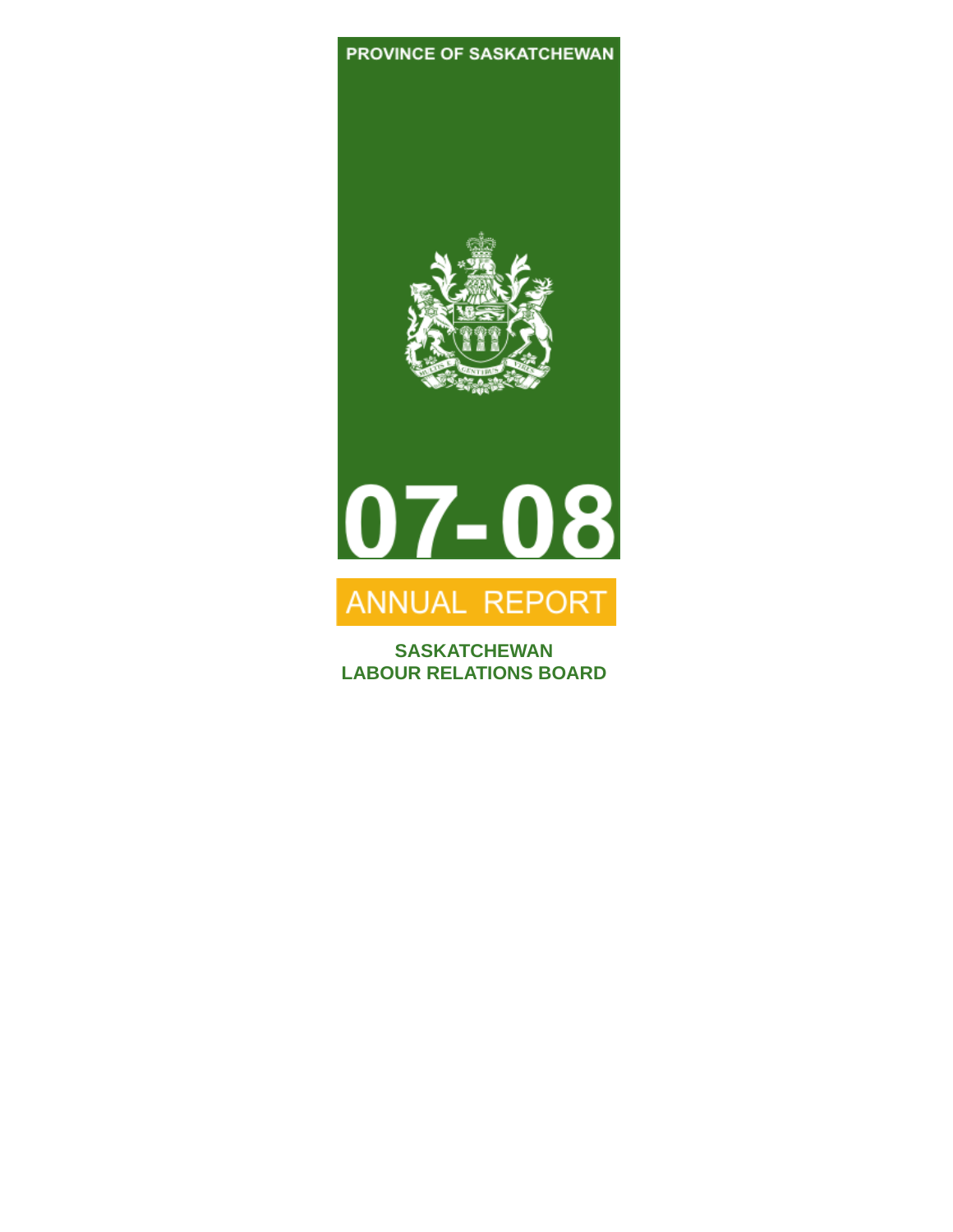### **Table of Contents**

| I   |         |                                                                                                                            |  |  |  |  |
|-----|---------|----------------------------------------------------------------------------------------------------------------------------|--|--|--|--|
| Ш   |         |                                                                                                                            |  |  |  |  |
| Ш   |         |                                                                                                                            |  |  |  |  |
| IV  |         |                                                                                                                            |  |  |  |  |
| V   |         |                                                                                                                            |  |  |  |  |
| VI  |         |                                                                                                                            |  |  |  |  |
| VII |         |                                                                                                                            |  |  |  |  |
|     |         | Table 1 Labour Relations Board Organizational Chart                                                                        |  |  |  |  |
|     |         | Table 2 Applications under The Trade Union Act by Type of                                                                  |  |  |  |  |
|     |         | Table 3 Applications to the Labour Relations Board under<br>The Trade Union Act by Disposition, 2003-2004 to 2007-2008  16 |  |  |  |  |
|     |         | Table 4 Applications to the Labour Relations Board under<br>The Construction Industry Labour Relations Act, 1992           |  |  |  |  |
|     | Table 5 | Applications under The Trade Union Act by Type of                                                                          |  |  |  |  |
|     | Table 6 | Applications under The Construction Industry Labour<br>Relations Act, 1992 by Type of Application,                         |  |  |  |  |
|     |         |                                                                                                                            |  |  |  |  |

This annual report is also available in electronic format at **www.sasklabourrelationsboard.com.**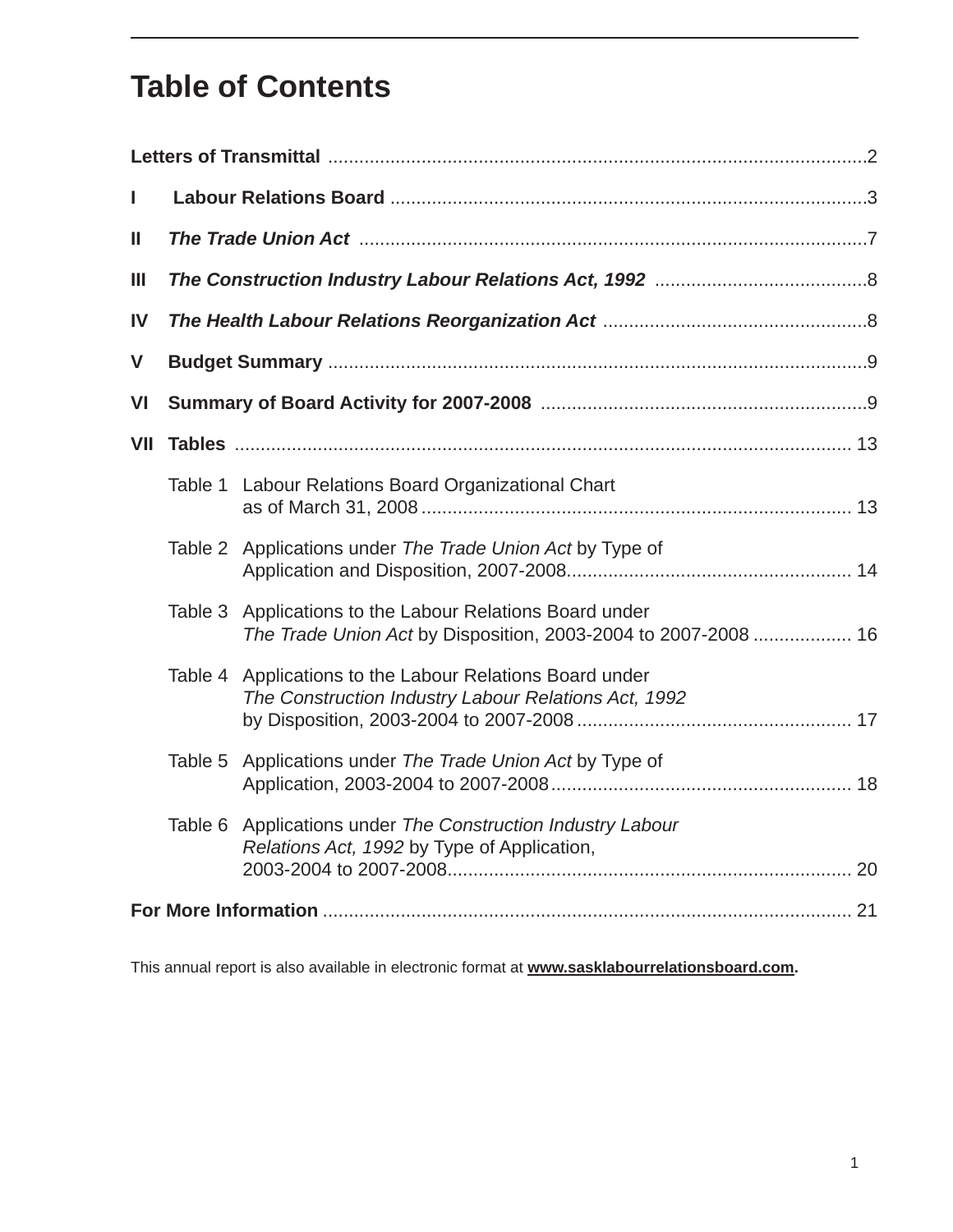### **Letters of Transmittal**



The Honourable Dr. Gordon L. Barnhart Lieutenant Governor Province of Saskatchewan

May it Please Your Honour:

I respectfully submit the Annual Report of the Saskatchewan Labour Relations Board for the fiscal year ending March 31, 2008.

Feb m=

Rob Norris Minister of Advanced Education, Employment and Labour



The Honourable Rob Norris Minister of Advanced Education, Employment and Labour

Dear Minister Norris:

I am pleased to provide you with the Annual Report of the Saskatchewan Labour Relations Board. It covers the period commencing April 1, 2007 and ending March 31, 2008.

W J

Kenneth Love, Q.C., **Chairperson** Labour Relations Board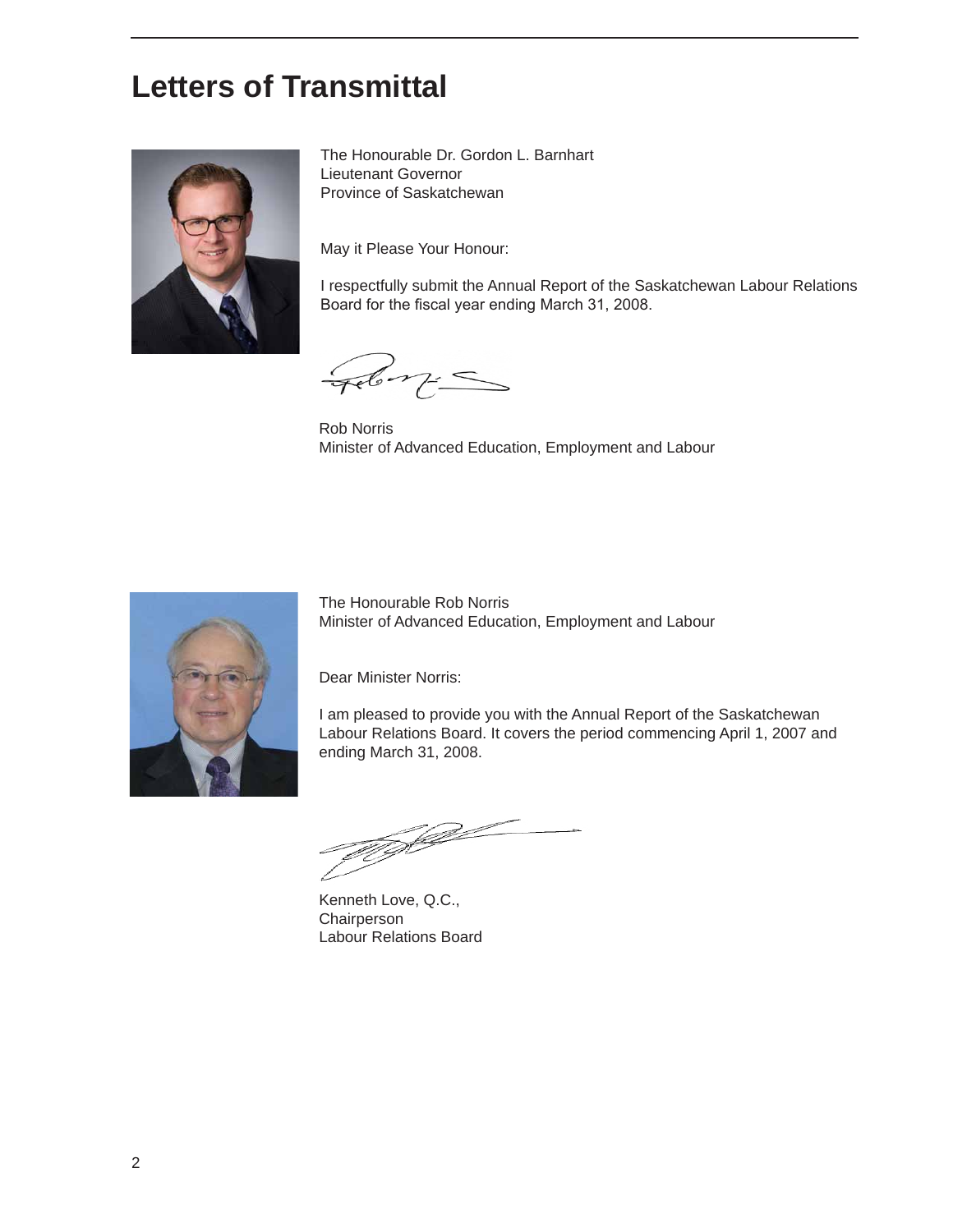### **I Labour Relations Board**

The Labour Relations Board came into existence in 1944 with passage of *The Trade Union Act*, S.S. 1944 (2nd Sess.) c. 69. Although the *Act* has often been amended, most recently in 2005, the basic concept of the Board has not changed. The Board is an independent, quasijudicial tribunal charged with the responsibility of adjudicating disputes that arise under *The Trade Union Act*. It does this principally through public hearings and written decisions.

The Board's decisions are final and binding upon the parties. There is no appeal, and review by the courts is strictly limited.

The *Act* presently provides for a board composed of a chairperson and two vice-chairpersons and an unspecified number of members. All members of the Board, including the chairperson and vicechairpersons, are appointed by the Lieutenant Governor in Council. The chairperson and vicechairpersons are full-time members of the Board. The remaining members are appointed and paid on a per diem basis when their services are required.

The Board is a representational Board. This means that all members of the Board, with the exception of the chairperson and vice-chairpersons, are representatives of employees or employers. The chairperson and vice-chairpersons are neutral and are lawyers. The Board reports to the Minister of Advanced Education, Employment and Labour for the Province of Saskatchewan. The Minister is obligated by *The Trade Union Act* to provide the Board with the requisite staff and facilities. The Board operates independently from the government, its departments and agencies. The chairperson, vice-chairpersons and all members of the Board are required by the *Act* to take an oath of impartiality in the performance of their office.

The Board's offices and staff are located at 1600 - 1920 Broad Street, Regina. The Board also maintains a hearing room in Saskatoon. The staff of the Board is composed of the Board Registrar/ Legal Counsel, Senior Industrial Relations Officer/ Investigating Officer, Executive Assistant to the Chairperson and three clerical positions. The chairperson or one of the vice-chairpersons is appointed to act as Executive Officer of the Board. An Organizational Chart of the Labour Relations Board is contained in Table 1.

The composition of the Board for 2007-2008 was:

#### **Kenneth Love, Q.C. – Chairperson**

Kenneth G. Love Q.C. was appointed as Chairperson and Executive Officer of the Board in March of 2008, replacing James Seibel who had served as Chairperson of the Board since October of 2003. Mr. Love obtained a Bachelor of Arts degree from the University of Regina in 1970 and his law degree from the University of Saskatchewan in 1971. Since obtaining his law degree, Mr. Love has been employed as counsel to the then Department of Municipal Affairs and the City of Regina. Prior to his appointment, Mr. Love was in private practice in Regina. Mr. Love was designated as a Queen's Counsel in 1989.

#### **James Seibel - Chairperson**

James Seibel was appointed Vice-Chairperson and Executive Officer of the Board in November, 1997 and was appointed Chairperson and Executive Officer of the Board in October, 2003. Mr. Seibel obtained his Bachelor of Science degree from the University of Regina and his law degree from the University of Saskatchewan. He was in the private practice of law in Saskatoon from 1981 to 1997, with an emphasis on labour law and arbitration. Mr. Seibel's appointment as Chairperson ended in March of 2008, with the appointment of Mr. Love as Chairperson.

#### **Angela Zborosky – Vice-Chairperson**

Angela Zborosky was appointed Vice-Chairperson of the Board in July, 2004. Ms. Zborosky obtained her Bachelor of Business Administration degree from the University of Regina and her law degree from the University of Saskatchewan. Ms. Zborosky was in the private practice of law in Regina from 1991 to 2004, primarily in the areas of labour and employment law. Ms. Zborosky's appointment as Vice-Chairperson ended in March of 2008.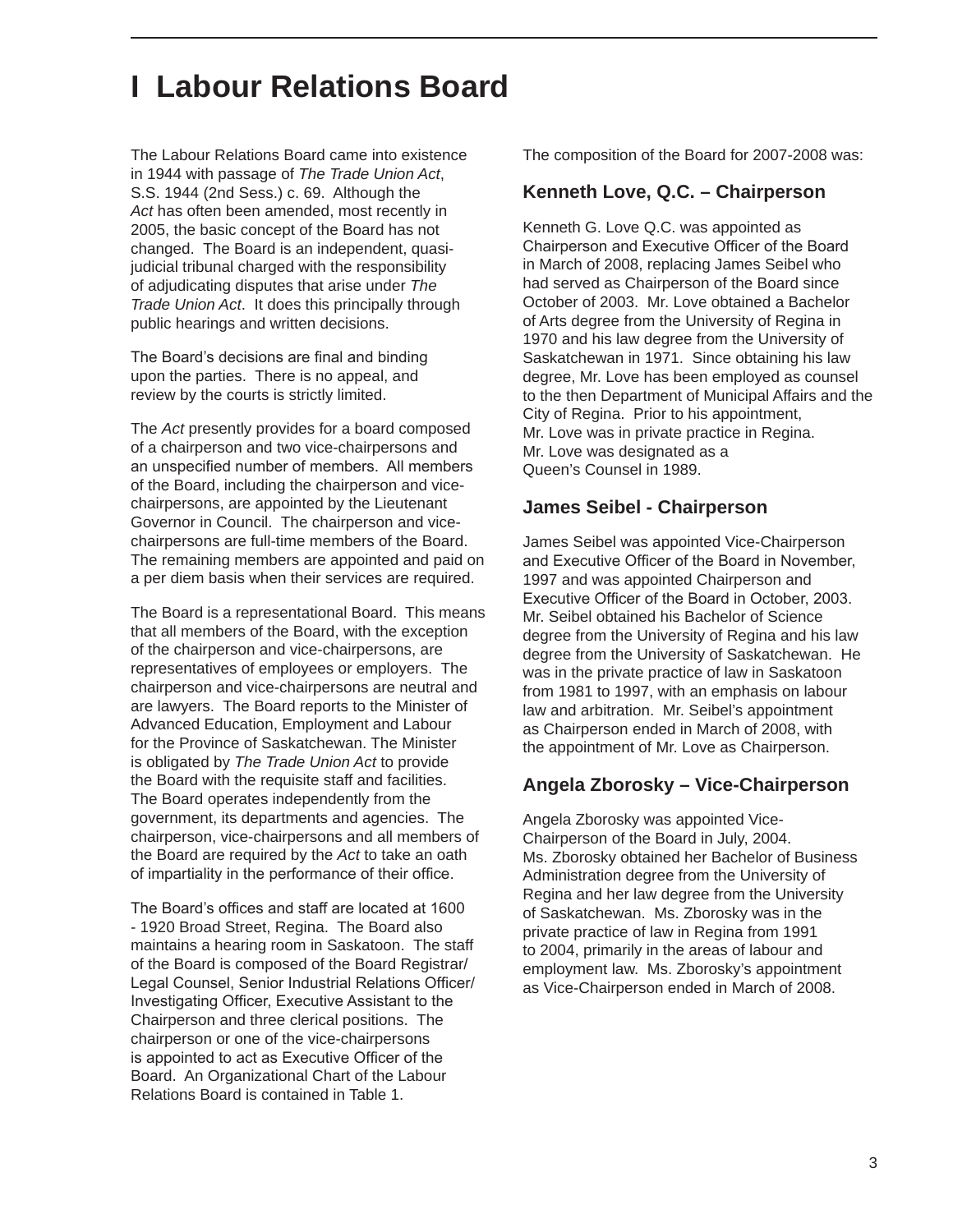### **Catherine Zuck, Q.C. – Vice-Chairperson**

Ms. Zuck was appointed Vice-Chairperson of the Board in May, 2007. Ms. Zuck obtained her B.A and LLB from the University of Saskatchewan. She was in private practice in Saskatoon following her call to the bar, and was staff counsel to the Saskatchewan Union of Nurses immediately prior to her appointment as Vice-Chairperson of the Board. Ms. Zuck has been a lecturer with the College of Law, Saskatoon, Vice-President of the Canadian Association of Labour Lawyers, President of the Saskatoon Bar Association, a Bencher of the Law Society of Saskatchewan and a member of the Senate of the University of Saskatchewan. She was appointed as a Queen's Counsel in 2005. Ms. Zuck's appointment as Vice-Chairperson ended in March of 2008.

### **Bruce McDonald**

Bruce McDonald was appointed to the Board in 1974 as a member representing employees. Mr. McDonald is a retired business agent for the International Brotherhood of Painters and Allied Trades, Local Union 1996. He is a past president of the Canadian Federation of Labour (Sask.).

### **Gloria Cymbalisty**

Gloria Cymbalisty was appointed to the Board in March of 1992 as a member representing employees. She is self-employed as an industrial relations consultant. She was formerly a representative for the Saskatchewan Joint Board, Retail, Wholesale and Department Store Union.

### **Gerry Caudle**

Gerry Caudle was appointed to the Board in March of 1994 as a member representing employees. Mr. Caudle had previously served in the same capacity during the 1980s. He is a retired representative with the Canadian Union of Public Employees.

### **Brenda Cuthbert**

Brenda Cuthbert was appointed to the Board in July of 1995 as a member representing employers. Ms. Cuthbert is the Corporate Director of Human Resources for the Siemens Transportation Group Inc.

### **Donna Ottenson**

Donna Ottenson was appointed to the Board in July of 1995 as a member representing employees. An active member of the Saskatchewan Union of Nurses, Ms. Ottenson is a Registered Nurse who works part time in long term care and part time as an Employment Relations Officer with her union.

### **Hugh Wagner**

Hugh Wagner was appointed to the Board in July of 1995 as a member representing employees. Mr. Wagner is the General Secretary of the Grain Services Union (ILWU \* Canada). Prior to joining the GSU, Mr. Wagner worked in the service sector, the construction industry and the provincial civil service in Saskatchewan. Mr. Wagner holds a Bachelor of Arts (Honours) and Masters Degree in Political Science from the University of Saskatchewan (Regina Campus). Mr. Wagner is a trustee of the Saskatchewan Wheat Pool/GSU Pension Plan, a member of the Board of Directors of the Western Transportation Advisory Council, a past Vice-President of the Saskatchewan Federation of Labour, a member of the Executive Board of the International Longshore and Warehouse Union – Canada, a member of the Board of Directors of the Saskatchewan Labour Market Commission and a member of the Board of Directors of Enterprise Saskatchewan.

### **Leo Lancaster**

Leo Lancaster was appointed to the Board in July of 1998 as a member representing employers. Mr. Lancaster is a retired labour relations consultant with Saskatchewan Association of Health Organizations.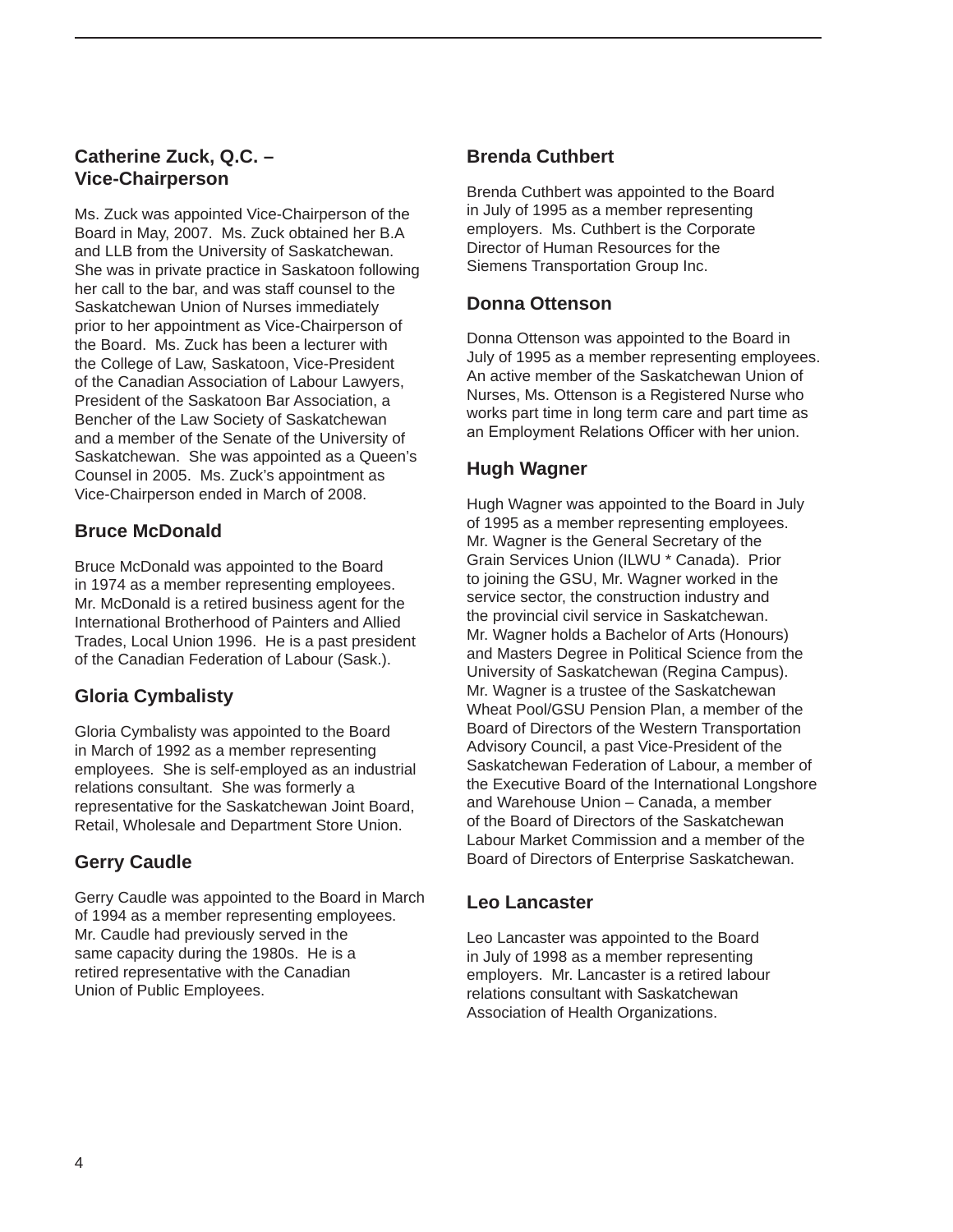### **Duane Siemens**

Duane Siemens was appointed to the Board in 2001 as a member representing employees. Mr. Siemens is a retired millwright from Erco Worldwide. Mr. Siemens was formerly the president of CEP Local 609, Secretary and Vice-President of the Saskatchewan Federation of Labour, and past President of the Saskatoon & District Labour Council.

### **Clare Gitzel**

Clare Gitzel was appointed to the Board in July of 2001 as a member representing employers. Mr. Gitzel was formerly employed with a major mining company as Manager of Human Resources and Northern Affairs. He presently provides consulting services in the human resources and administration fields.

### **Joan White**

Joan White was appointed to the Board in July of 2001 as a member representing employers. Ms. White has been employed by the University of Saskatchewan in a management role for more than thirty years. Her areas of specialization are human resource management and labour relations, and she has taught Industrial Relations in the College of Commerce. She is currently on secondment to the Saskatchewan Ministry of Advanced Education, Employment and Labour.

### **Maurice Werezak**

Maurice Werezak was appointed to the Board in July of 2001 as a member representing employees. Mr. Werezak is a past Vice-President of the Saskatchewan Federation of Labour and is President of United Food and Commercial Workers, Local 248-P. Mr. Werezak is a labour representative on the Employment Insurance Appeal Committee and is employed at Mitchell's Gourmet Foods.

### **Marshall Hamilton**

Marshall Hamilton was appointed to the Board in July of 2002 as a member representing employers. Mr. Hamilton is the Director of Industrial Relations - Canada with IPSCO Inc. Mr. Hamilton has been working in the human resources field for 25 years in various industries including forestry, government, potash mining, steel and pipe manufacturing.

### **Michael Wainwright**

Michael Wainwright was appointed to the Board in July of 2002 as a member representing employers. Mr. Wainwright is the Vice President, HR Commercial Engagements for ISM Information Systems Management Canada Corporation (ISM Canada). He also is the owner of MJWainwright Labour Relations Consulting Inc.

### **John McCormick**

John McCormick was appointed to the Board in July of 2002 as a member representing employees. Mr. McCormick is a Transit Operator with the City of Regina and is Past President of the Amalgamated Transit Union Local 588, having held the position of president for 10 years. Mr. McCormick is the Chairperson of the Regina Civic Pension Committee and is a member of the Task Force on Occupational Standards for the Canadian Motor Coach Association. Mr. McCormick was formerly a Canadian Council Executive Board member.

### **Ken Ahl**

Ken Ahl was appointed to the Board in July of 2004 as a member representing employers. Mr. Ahl worked for 34 years for Comstock Canada Ltd. and retired in 2003 as the manager of their Saskatchewan office. He has also been active in the construction industry with the Construction Labour Relations Association of Saskatchewan Inc. (CLR) and Construction Opportunities Development Council Inc. (CODC).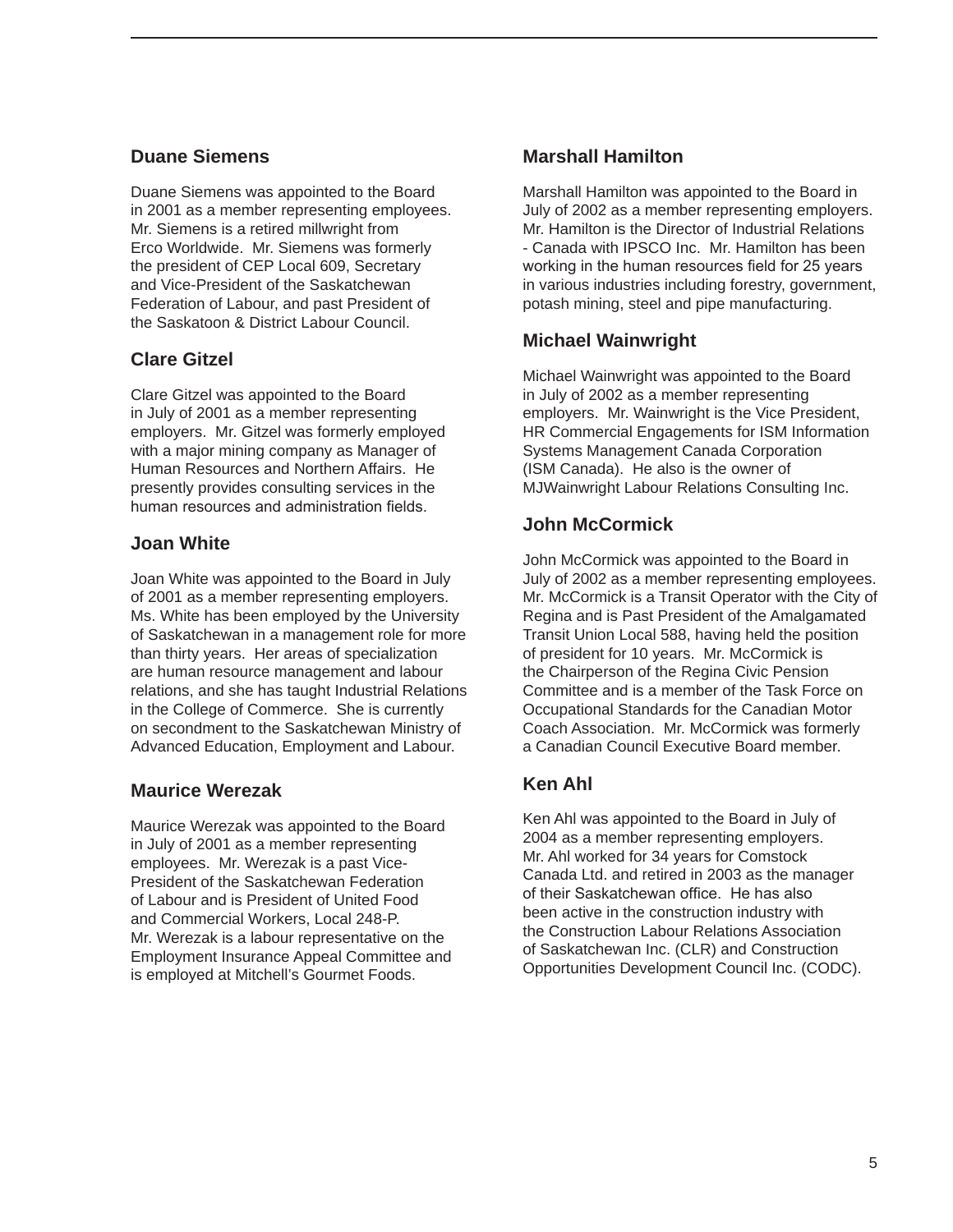### **Kendra Cruson**

Kendra Cruson was appointed to the Board in July of 2005 as a member representing employers. Ms. Cruson recently opened Willow Studio, a custom home furnishing store and gallery in Regina. Her background includes both sales and human resources. Ms. Cruson is incoming President of CAFE Regina (Canadian Association of Family Enterprise), a not-forprofit organization promoting the well-being and understanding of families in business together.

### **Shawna Colpitts**

Shawna Colpitts was appointed to the Board in August of 2007 as a member representing employees. Ms. Colpitts is a National Representative for SEIU Canada and is responsible for projects such as provincial collective bargaining for health care providers employed within affiliated Regional Health Authorities and Saskatchewan Association of Health Organizations. Shawna initially began her employment with a SEIU Local in 1994 and, since this time, has acted as an advocate for a wide variety of classifications of health care providers, as well as employees within affiliated community based organizations. In addition, Shawna presently serves as a board member on the Human Resource Council for the Voluntary Sector Council. Shawna holds General Bachelor of Arts and Bachelor of Law degrees and has focused on labour relations throughout both her employment and education.

### **Elma Shoulak**

Elma Shoulak was appointed to the Board in August of 2007 as a member representing employers. Ms. Shoulak is Senior Vice President of Human Resources for the Saskatchewan Indian Gaming Authority Inc. (SIGA). Prior to joining SIGA, Ms. Shoulak was the Vice President of Human Resources and Aboriginal Affairs with Casino Regina and Casino Moose Jaw. Ms. Shoulak holds certificates from Queen's University in Human Resources Development and Organizational Development and is a member of the Ochapowace First Nation.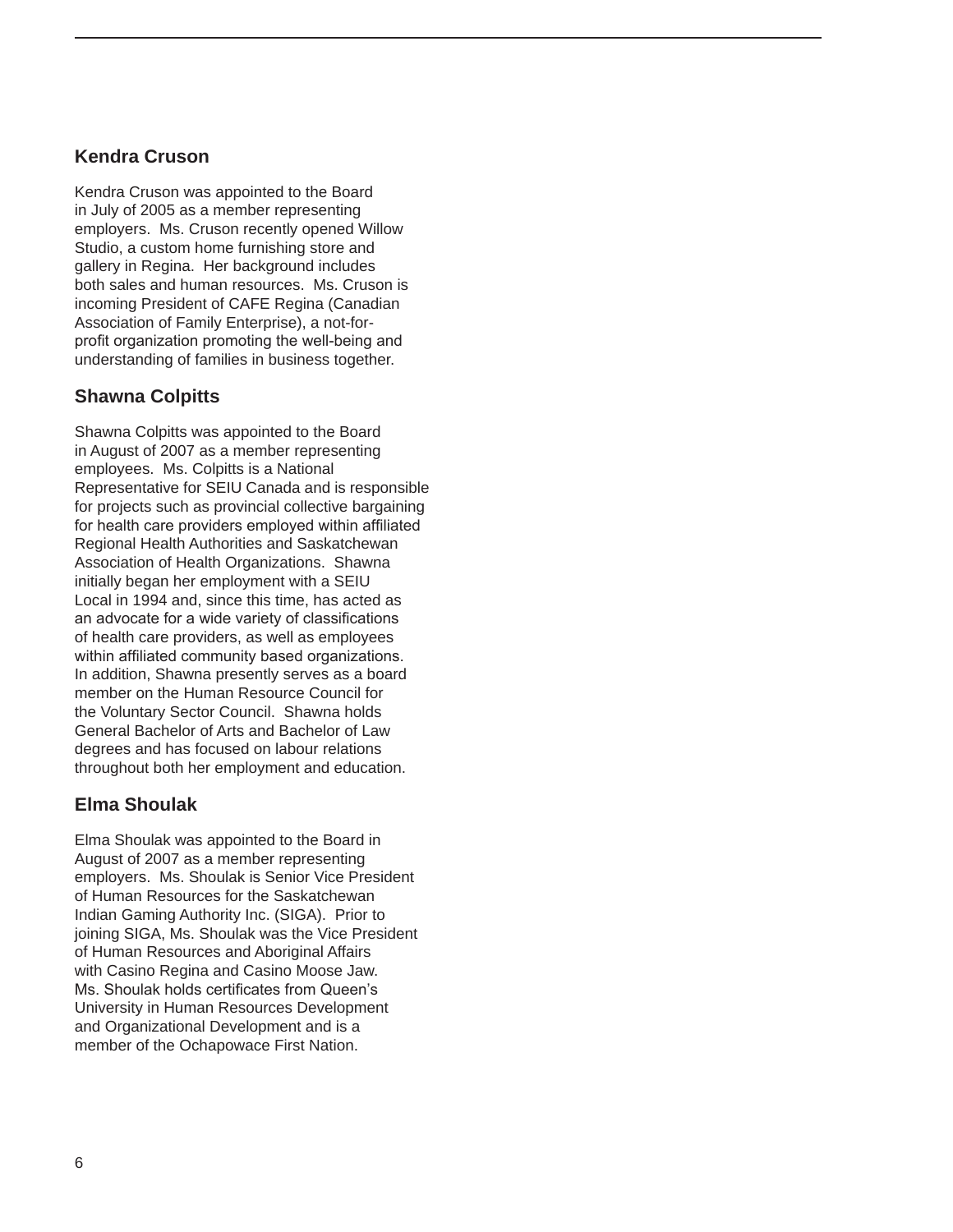### **II** *The Trade Union Act*

In Canada, legislative jurisdiction over industrial relations has, since a ruling of the Supreme Court of Canada in 1925, fallen largely under provincial jurisdiction. Fortunately, the potential this presented for legal fragmentation was offset by varying combinations of interprovincial management and union structures, common history and common day-to-day economic and political conditions. The result is a remarkable commonality of core principles and procedures in all 11 Canadian jurisdictions.

The main features of Saskatchewan's *Trade Union Act*, like its counterparts in all other Canadian jurisdictions, may be summarized as follows:

- traditional courts are replaced by a specialized, quasi-judicial tribunal with exclusive and binding jurisdiction over the matters assigned to it by *The Trade Union Act*;
- common law of conspiracy and restraint of trade is abolished insofar as it applies to employees who bargain collectively;
- the majority of employees determine for all employees in a group whether they will bargain collectively and, if so, through which union;
- an employer is required to recognize the union chosen by the majority of its employees as their exclusive representative for the purpose of bargaining collectively;
- the employer and the union are required to bargain in good faith with a view to concluding a collective bargaining agreement;
- a number of unfair labour practices are created to protect employees and unions from any attempt by the employer to interfere with their rights;
- strike and lock-out activity is regulated, but not prohibited;
- specific issues, such as union security, technological change, conciliation, voting procedures and religious exclusions are addressed; and
- remedial and enforcement procedures are included in the statute.

In short, the *Act* provides the legal framework for collective bargaining, along with a procedure for adjudicating disputes and enforcing rights and obligations. *The Trade Union Act*, like its counterparts in all other Canadian jurisdictions, does not attempt to prohibit economic conflict between employees and employers, but only to control it. It does not attempt to regulate the outcome of collective bargaining, but merely the process to be followed.

The function of the Labour Relations Board within this statutory framework is to identify the parties which will participate in collective bargaining, and to monitor the procedural aspects of the bargaining process. Under *The Trade Union Act*, the Board is not required to follow all of the formal rules of procedure that have been developed in courts of law.

The Board attempts to conduct its hearings in a way that will make them accessible to representatives of the parties who have no legal training, and which will allow the Board to identify the issues which are genuinely in dispute.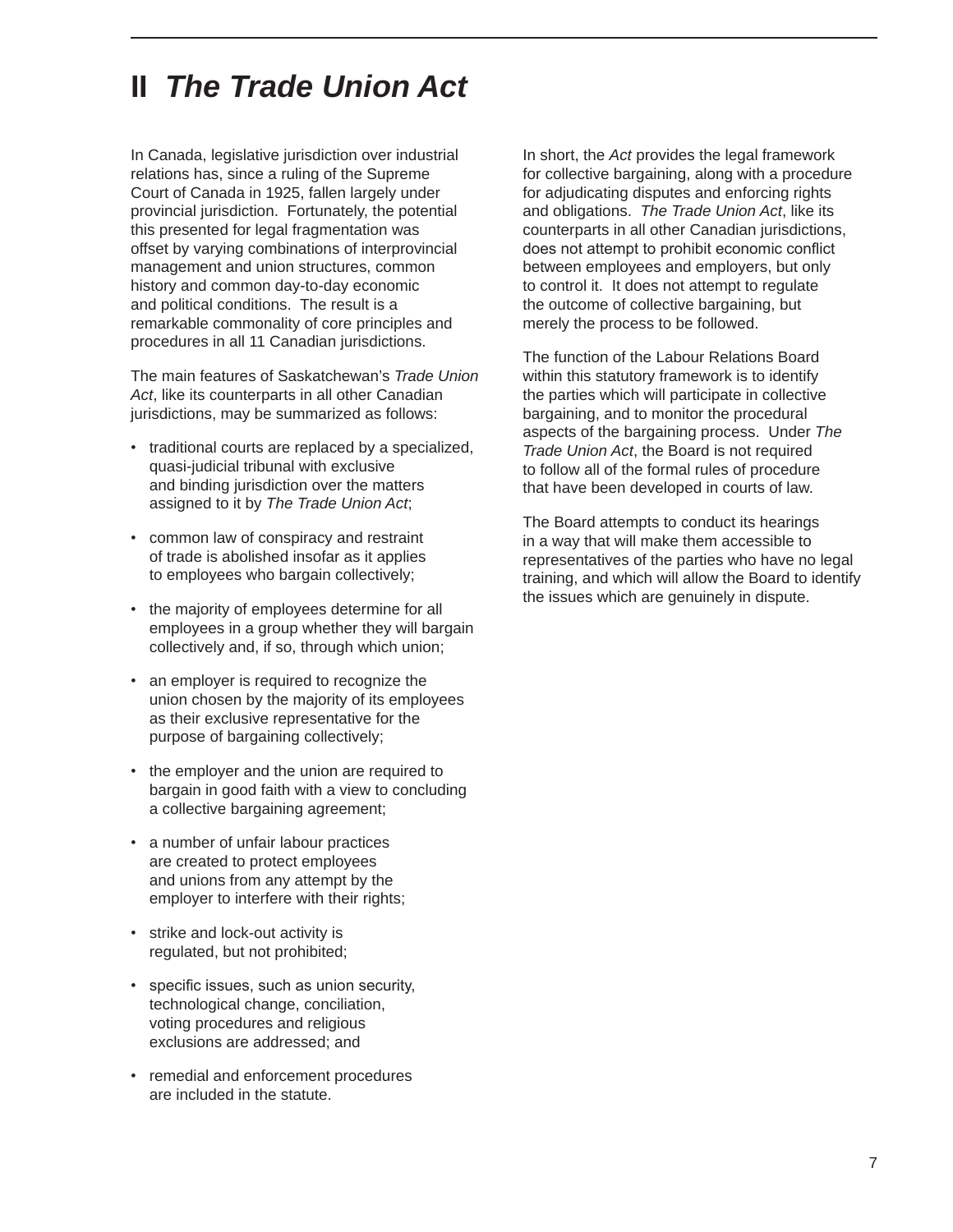### **III** *The Construction Industry Labour Relations Act, 1992*

Passed in 1992 and amended in 2000, *The Construction Industry Labour Relations Act*, 1992, S.S. 1992, c. C-29.11, provides for a system of collective bargaining in the building trades between organizations representing groups of contractors and the construction unions. The supervision of this statutory system is conferred on the Board under the legislation.

### **IV** *The Health Labour Relations Reorganization Act*

Passed in 1996, *The Health Labour Relations Reorganization Act*, S.S. 1996, c. H-0.03, appointed a commissioner to examine the organization of labour relations between health sector employers and employees in the Province. The Dorsey Commission report was submitted, and *The Health Labour Relations Reorganization (Commissioner) Regulations*, R.R.S., c. H-0.03, Reg. 1 came into force, in January, 1997.

The legislation confers upon the Board the power to make orders for the purpose of carrying out the intent of the legislation and respecting any matter arising out of the reorganization of labour relations in the health care sector not addressed in the Regulations.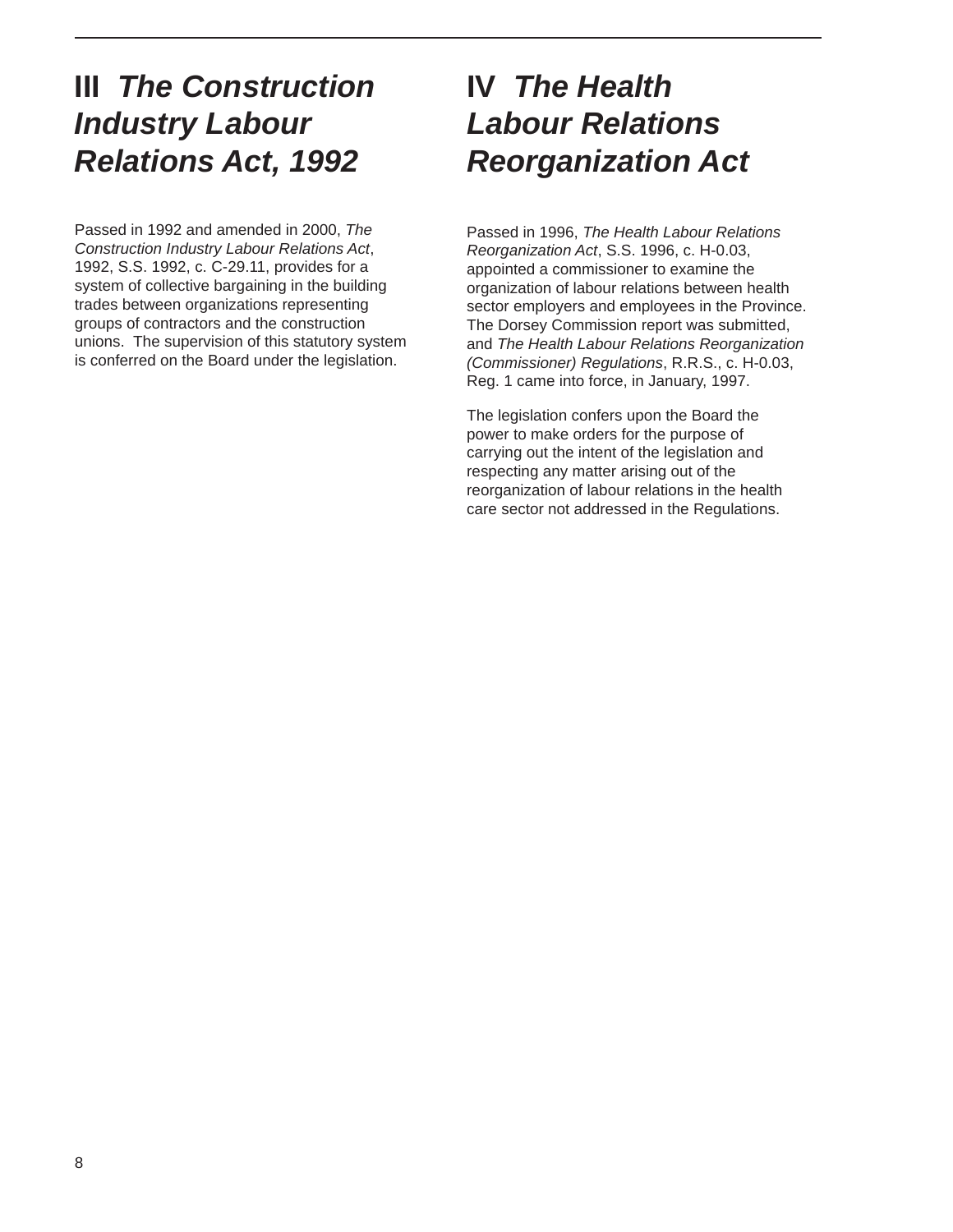The total budget of the Saskatchewan Labour Relations Board for the fiscal year ending March 31, 2008 was \$879,000. The actual sum expended by the Board during the fiscal year was \$757,000. The Board has, over time, displayed an ability to manage its resources efficiently. It should be noted, however, that it is unable to control or predict the nature or number of applications put before it, and as a result, the relationship of expenditure to budgetary allocation cannot be guaranteed.

### **V Budget Summary VI Summary of Board Activity for 2007-2008**

Between April 1, 2007 and March 31, 2008, the Labour Relations Board held hearings for a total of 68 days. A total of 152 applications were received and a total of 193 were disposed of by the Board during the year. Tables 2 and 3 show these applications by type of application and disposition. The five-year trend is shown by disposition in Tables 3 and 4 and by type in Tables 5 and 6.

During 2007-2008, 47 certification orders covering 1100 employees were issued by the Board and 3 certification orders affecting 29 employees were rescinded.

It is not possible in this report to convey a complete picture of the nature and range of applications brought before the Board during the year. It may be helpful, however, to mention briefly some of the issues that illustrate the many types of questions that arise from applications before the Board.

During the reporting period the Board received and determined a number of applications for certification. In *United Food and Commercial Workers, Local 1400 v. Tora Regina (Tower) Limited*, [2007] Sask. L.R.B.R. 277, LRB File No. 026-04, the Board considered allegations of improper organizing tactics leveled against the union by certain employees in the bargaining unit. The Board concluded that the union did not do or say anything improper in obtaining the impugned evidence of support but found that an agent of the employer did improperly interfere with or influence the employees in both seeking to withdraw their support and in the making of their allegations against the union. The application for certification was granted. The Board's decision was quashed by the Saskatchewan Court of Queen's Bench at [2007] Sask. L.R.B.R. c-17 on the basis of post-hearing and pre-decision delay by the Board. The Saskatchewan Court of Appeal allowed the union's appeal at [2008] Sask. L.R.B.R. c-1, concluding that, while the Board's delay in rendering its decision was unreasonable, the lower court had erred in quashing the Board's decision on this basis.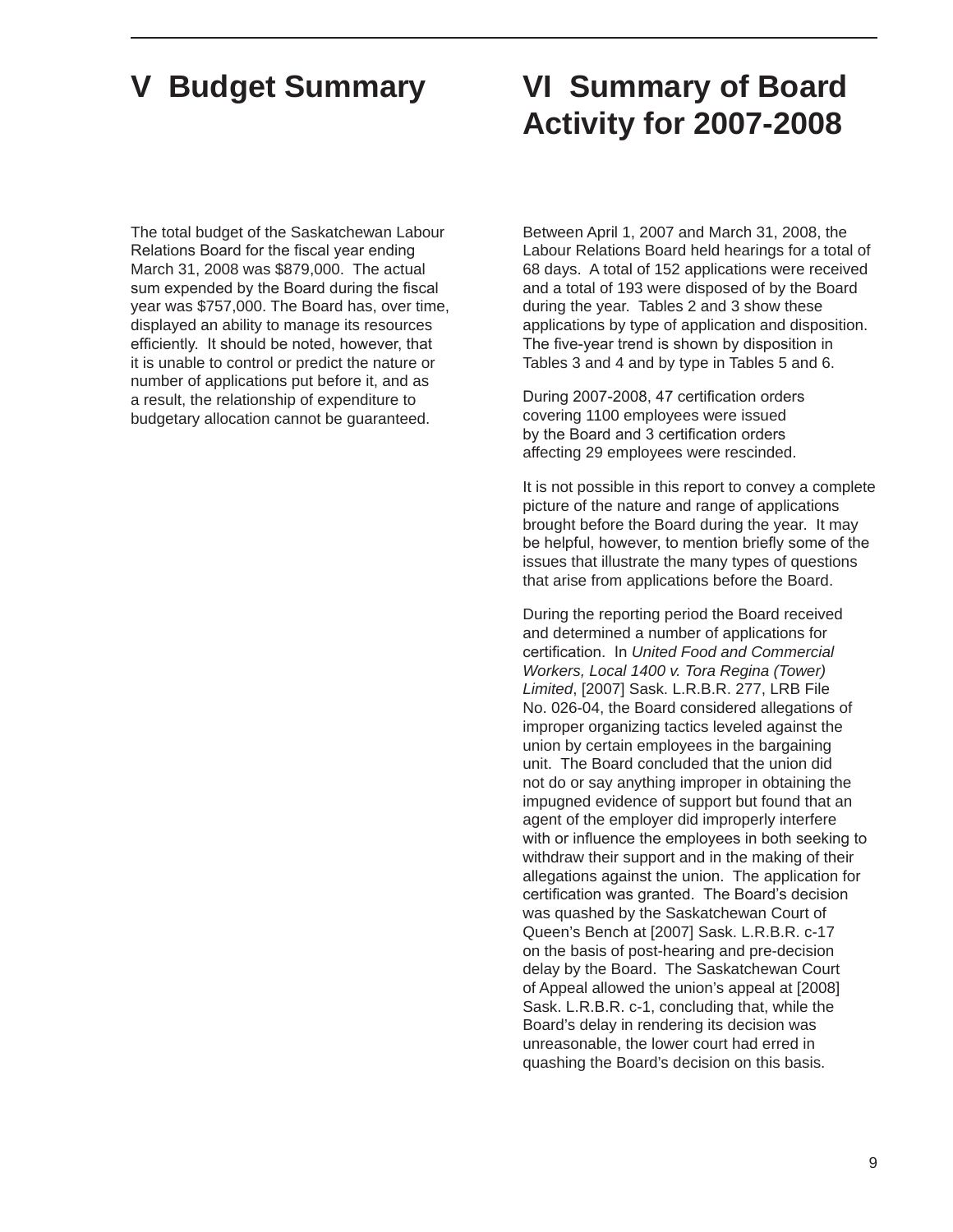In *Teamsters Union, Local 305 v. Regina Leader Post Group Inc*., [2007] Sask. L.R.B.R. 707; LRB File No. 118-05, the Board dismissed an application for certification on the basis that individuals hauling newspapers throughout Saskatchewan were independent contractors and not employees within the meaning of *The Trade Union Act*. In *International Union of Heat and Frost Insulators and Asbestos Workers, Local 119 v. Wilf's Oilfield Services (1987) Ltd*., [2007] Sask. L.R.B.R. 664; LRB File No. 297-04 and *International Brotherhood of Electrical Workers, Local 2038 v. Croft Electric Ltd*., [2007] Sask. L.R.B.R. 693; LRB File No. 106-05, the Board had occasion to address the proper composition of a statement of employment in the construction industry noting that the Board will look at the trade in which an employee was employed for the majority of that employee's time during a reasonably representative period of time prior to the filing of the application for certification.

During the reporting period, the Board heard and determined several applications in the education sector following recent province-wide school division amalgamations. In *Canadian Union of Public Employees, Local 4799 v. Board of Education of Horizon School Division No. 205*, [2007] Sask. L.R.B.R. 425, LRB File No. 053-06, the Board considered a successorship application where the union was seeking to be certified for an all employee bargaining unit in a newly created school division on the basis that the majority of the employees in that division were members of bargaining units represented by the union in predecessor school divisions. The Board held that the union could not sweep previously unrepresented employees into a bargaining unit without filing evidence of support either from a majority of the previously unrepresented employees or from a majority of the total number of employees in the new division.

In *Service Employees International Union, Local 336 v. Board of Education of the Chinook School Division No. 211*, [2007] Sask. L.R.B.R. 718, LRB File Nos. 070-06 & 095-06 to 099-06, the Board reviewed, *inter alia*, historical patterns of organizing in the education sector and concluded that the incremental bargaining units proposed by the union were appropriate bargaining units.

In both of these decisions, the Board noted the similarity between current issues faced by unions and employers in the education sector and those faced by unions and employers in the health care sector prior to the enactment of *The Health Labour Relations Reorganization Act*. The Board indicated that, in the absence of such a legislated solution, it would follow the same path taken by it in health care prior to the legislated solution and would allow parties to sort out problems themselves through the collective bargaining process with the Board's guidance from time to time when sought by the parties.

During the reporting period, the Board heard and determined many unfair labour practice applications. Several of these applications involved unusual fact patterns and required innovative remedies. In *Saskatchewan Union of Nurses v. Regina Qu'Appelle Health Region*, [2007] Sask. L.R.B.R. 490, LRB File No. 133-05, the employer's representative made a representation in bargaining that was later overridden by the employer. The union alleged that the employer had failed to bargain in good faith. The Board agreed, noting that either the representative did not have proper authority to bind the employer during bargaining or there were deficiencies in his mandate or communication of his mandate by the employer. The Board did not hold the employer to the position taken by its representative but ordered it to provide the union with a complete unconditional settlement proposal, to meet with the union and to give the union written assurance of the employer's representatives' authority to bargain a resolution to the dispute.

In *St. Thomas More College v. St. Thomas More College Faculty Union* (1977), [2008] Sask. L.R.B.R. 60, LRB File No. 123-07, an executive committee newly elected by the union's membership attempted to reopen bargaining on agreed to issues and encouraged the membership not to ratify the collective agreement reached by the parties in bargaining. The Board concluded that the union failed to make reasonable efforts to conclude a collective agreement and committed an unfair labour practice. As it was unable to conclude on the evidence that the union's members would have ratified the collective agreement but for the union's unfair labour practice, the Board ordered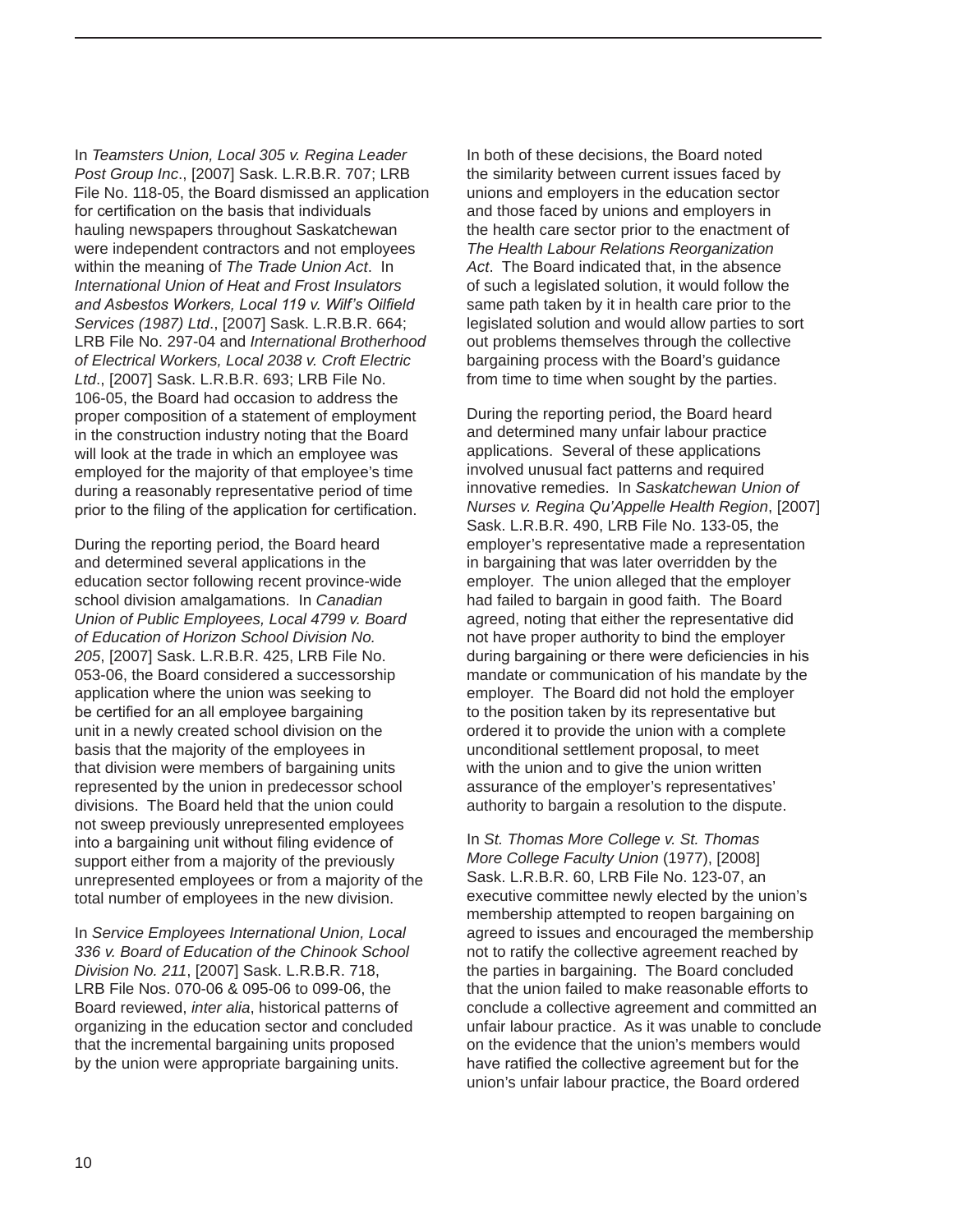the union to hold another ratification vote.

In *Grain Services Union v. Warner Transportation Services Limited and Prairie Valley School Division No. 208*, [2007] Sask. L.R.B.R. 363; LRB File Nos. 090-07, 091-07 & 092-07, the Board determined that, for the purposes of an unfair labour practice application alleging discrimination in hiring, it was not necessary for the individual in question to be an employee of the employer. The Board ordered an employer to hire the individual in question on an interim basis pending determination of the final unfair labour practice application.

The Board heard and determined a number of successorship applications pursuant to s. 37 and s. 37.1 of *The Trade Union Act* during the reporting period. In *Canadian Union of Public Employees v. Athabasca Health Authority Inc. et al.*, [2007] Sask. L.R.B.R. 537, LRB File No. 063-03, the Board found that a successorship had occurred, concluding that the labour relations of an employer providing comprehensive health care services to aboriginal and non-aboriginal persons fell within provincial constitutional jurisdiction as neither Indian status nor any right closely connected with Indian status was at stake. In *Retail, Wholesale and Department Store Union, Local 568 v. Johner's Homestyle Catering*, [2007] Sask. L.R.B.R. 213, LRB File Nos. 006- 06 to 011-06, the Board noted that a successor employer would not be required to change the structure of its business operations to accord with the scope clause in the collective agreement.

As in past years, the Board dealt with many duty of fair representation applications during the reporting period. As a result of amendments made to *The Trade Union Act* in 2005, a number of these applications were heard by a Chairperson or Vice-Chairperson of the Board sitting alone including *McEwan v. Canadian Union of Public Employees, Local 1975 and University of Saskatchewan*, [2007] Sask. L.R.B.R. 348, LRB File No. 001-06, where the Board declined to read s. 25.1 of *The Trade Union Act* as imposing a statutory obligation on a union to represent one of its members against a party other than the employer (in this case a disability insurer) through procedures or actions other than grievance and rights arbitration proceedings.

Each fiscal year the Board considers a number of applications for amendment of certification orders and this reporting period was no exception. In deciding certain of these applications for amendment, the Board expressed reluctance to amend a prior agreement made between a union and an employer, absent a material change in circumstances. Thus, a warning to both unions and employers to refrain from entering into deals lightly.

In *University of Saskatchewan v. Administrative and Supervisory Personnel Association*, [2007] Sask. L.R.B.R. 154, LRB File No. 057-05, the Board was asked to consider whether positions historically treated by the parties as in-scope should be moved out-of-scope. The Board concluded that the positions were "employees" within the meaning of *The Trade Union Act* and that it therefore did not need to consider whether a material change in circumstances was required or had occurred. The Board indicated that, in future applications of this kind, the parties would be expected to lead evidence and make argument on the material change in circumstances issue.

In *Service Employees' International Union, Local 299 v. Canadian Blood Services*, [2007] Sask. L.R.B.R. 310, LRB File No. 024-07, the Board refused to amend a certification order to include a previously specifically excluded biomedical technologist position, holding that the union was first required to establish a material change in circumstances in order to entitle it to consideration of the requested amendment. Similarly, in *Canadian Union of Public Employees, Local 1975 v. University of Saskatchewan Students' Union*, [2007] Sask. L.R.B.R. 656, LRB File No. 048-04, the Board declined to amend an existing certification order to include employees of the Womens' Centre at the University. The existing certification order specifically excluded employees of other Student Union Centres. Because the employees of the Womens' Centre were found to have a closer community of interest with the employees of other Student Union Centres than with the members of the existing bargaining unit, the application for amendment relating to the employees of the Womens' Centre was denied.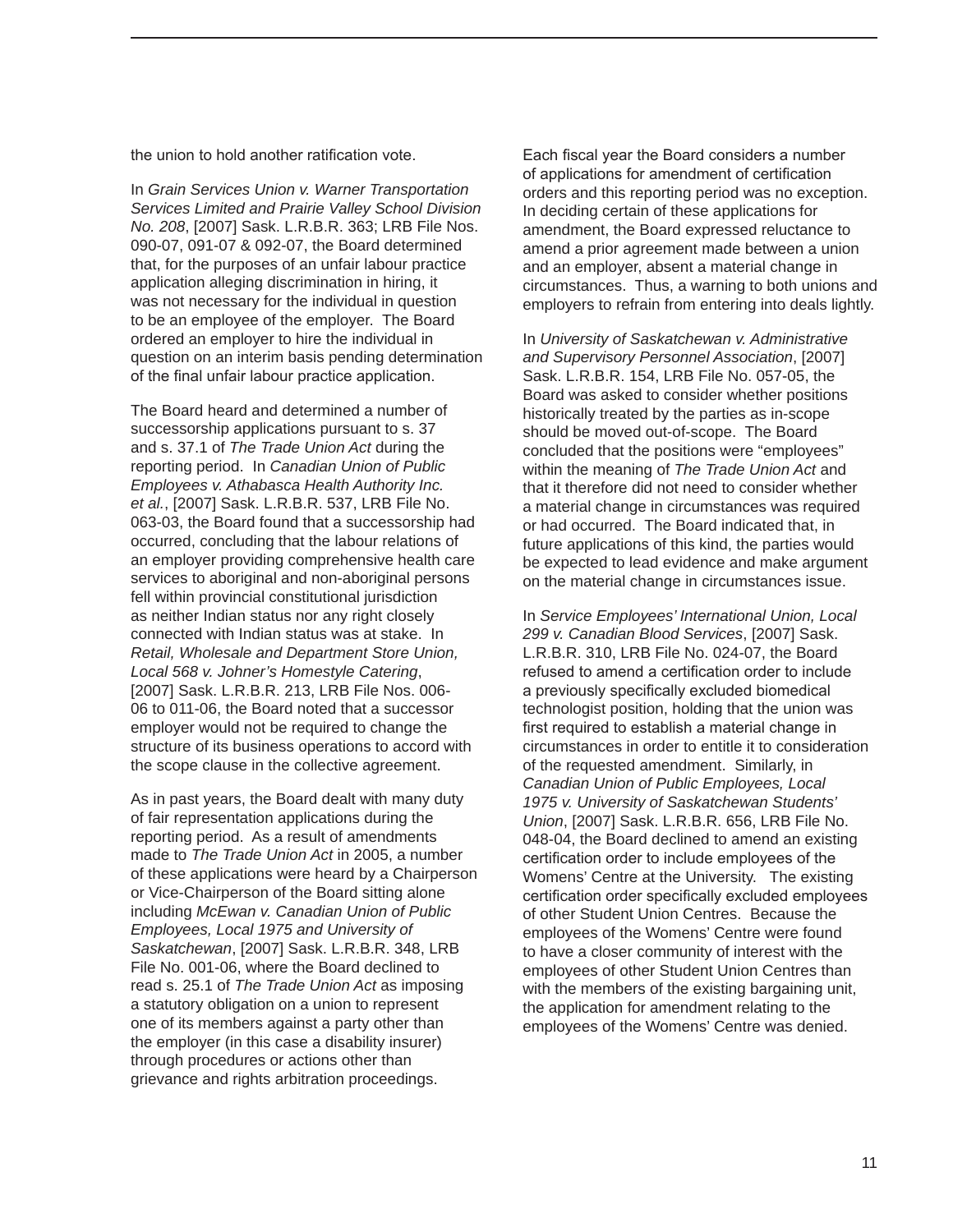In conjunction with its publisher, the Saskatchewan Legal Education Society Inc. (SKLESI), the Board continued the publication of its Reasons for Decision and any subsequent court decisions during the reporting year in the Saskatchewan Labour Relations Board Reports (cited as Sask. L.R.B.R.). The Board wishes to thank SKLESI, its Executive Director and staff for their considerable effort and continued cooperation in the publication of the Reports. The Reports are available by subscription through SKLESI, at court house libraries in some judicial centres and at the Law Library at the University of Saskatchewan. Reports of recent Board decisions are available on the Board's website at www.sasklabourrelationsboard.com. Many of the Board's Reasons for Decision are also available on QuickLaw.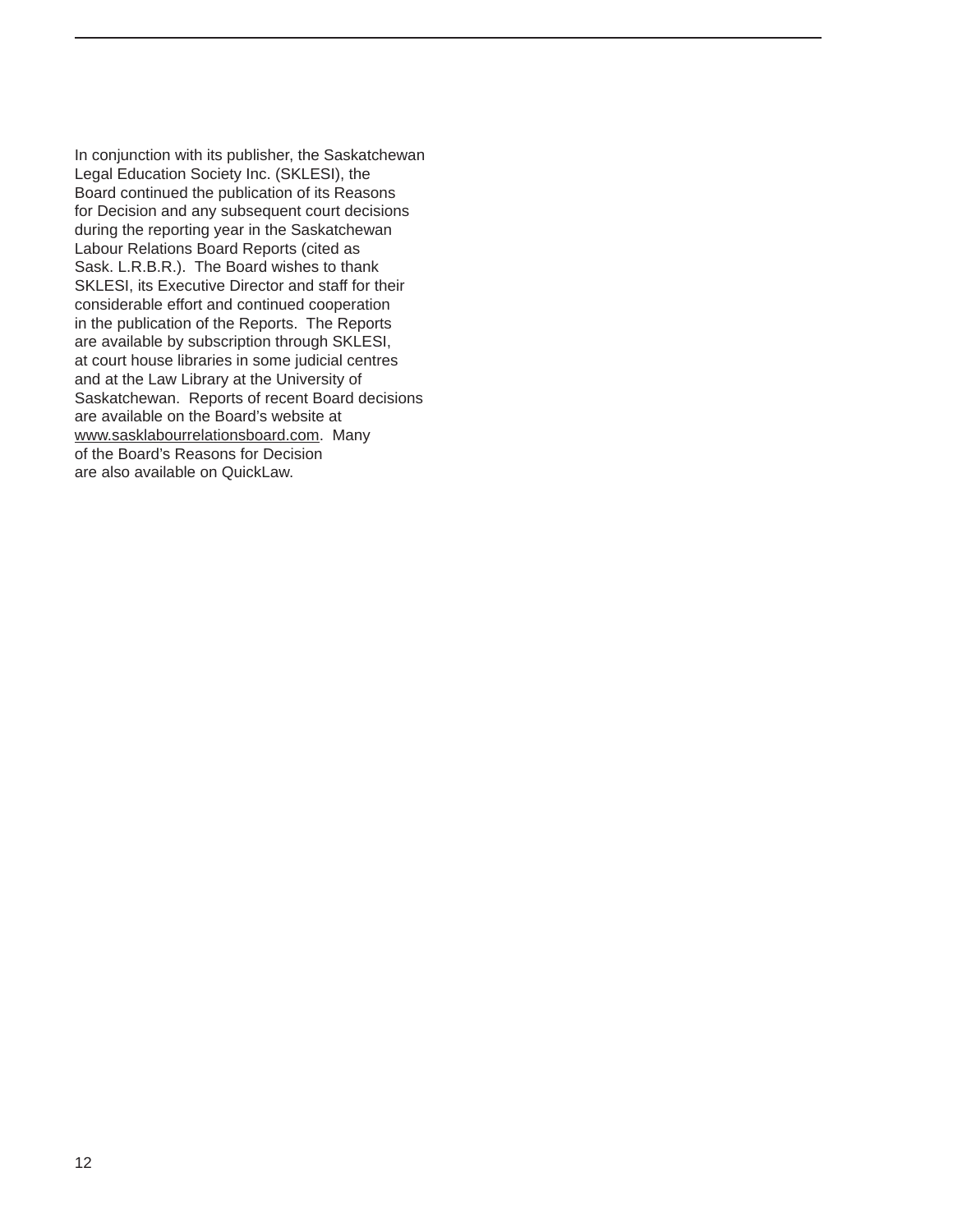### **VII Tables**

**Table 1**

**Labour Relations Board Organizational Chart**

**March 31, 2008**

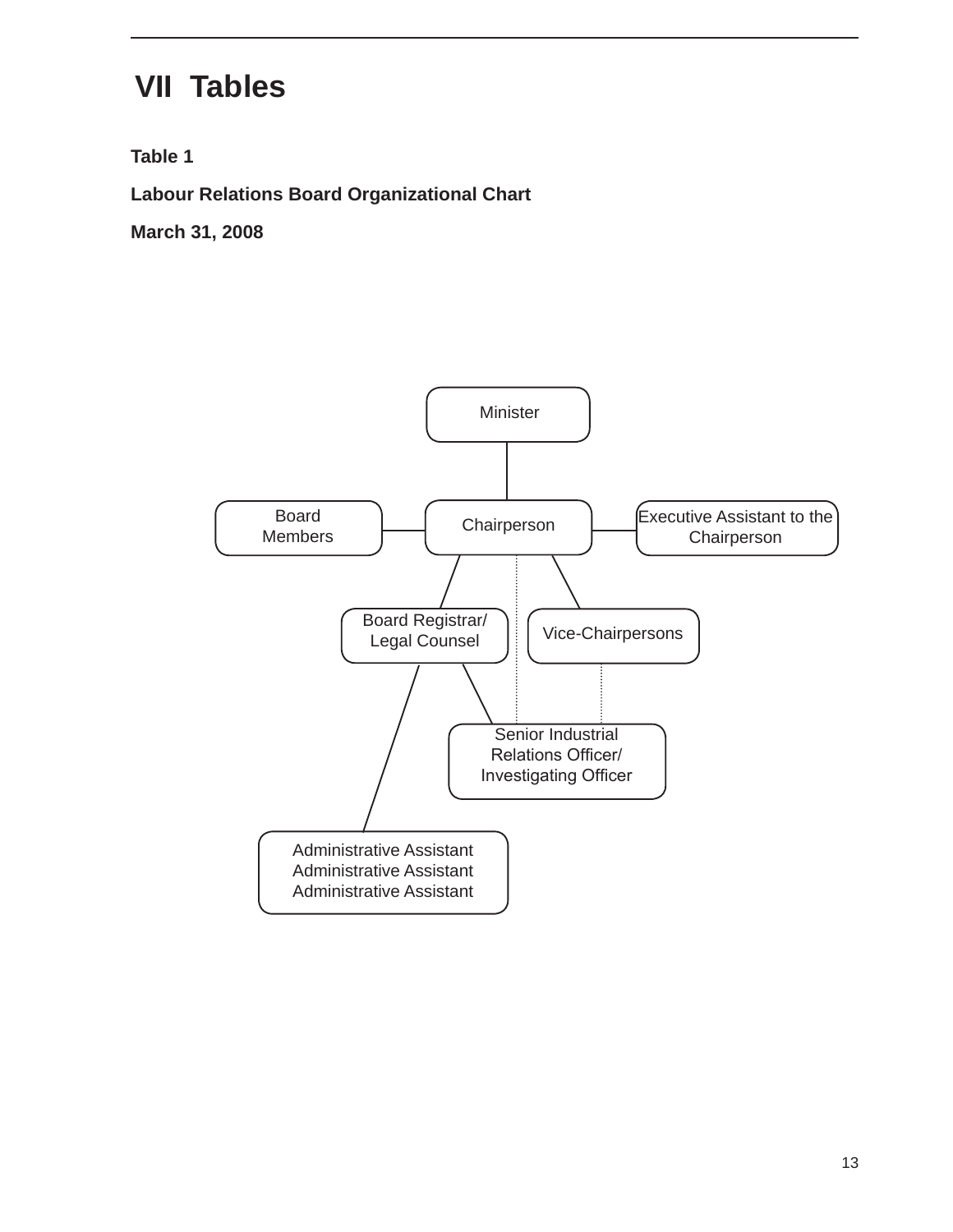# Applications under The Trade Union Act by<br>Type of Application and Disposition, 2007-2008

| <b>Type of application</b><br>and disposition | <b>Applications</b> |
|-----------------------------------------------|---------------------|
|                                               |                     |
|                                               |                     |
|                                               |                     |
|                                               |                     |
|                                               |                     |

### **Designation of Principal or Contractor**

|--|--|--|

### **Certification**

| (Section 5, clauses a, b and c)  53 |  |
|-------------------------------------|--|
|                                     |  |
|                                     |  |
|                                     |  |
|                                     |  |
|                                     |  |

### **Unfair Labour Practice**

#### **Reinstatement**

### **Monetary Loss**

### **Company Dominated**

|--|--|--|

| <b>Type of application</b><br>and disposition | <b>Applications</b> |
|-----------------------------------------------|---------------------|
| <b>Provisional Employee Determination</b>     |                     |
|                                               |                     |
|                                               |                     |
|                                               |                     |
|                                               |                     |
| <b>Interim Applications</b>                   |                     |
|                                               |                     |
|                                               |                     |
|                                               |                     |
|                                               |                     |
|                                               |                     |
| <b>Raid</b>                                   |                     |
| <b>Amendment or Rescission</b>                |                     |
| (Section 5, clauses i, j and k) A22, R11      |                     |
|                                               |                     |
|                                               |                     |
|                                               |                     |
|                                               |                     |
| <b>Exclusion on Religious Grounds</b>         |                     |
|                                               |                     |
|                                               |                     |
|                                               |                     |
|                                               |                     |
|                                               |                     |
| <b>Employee Determination</b>                 |                     |
|                                               |                     |
| <b>Strike/Ratification Votes</b>              |                     |
|                                               |                     |

### Reconsideration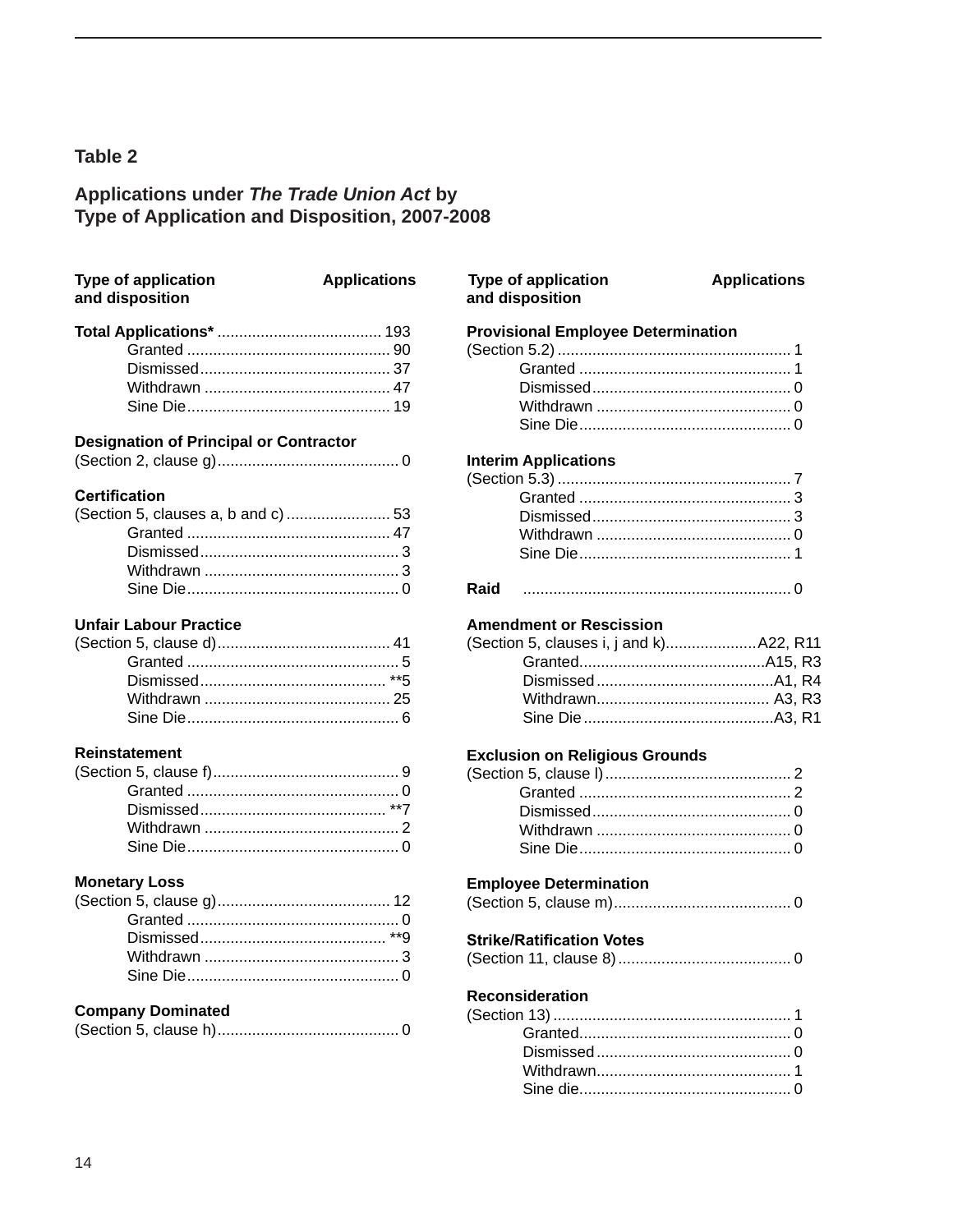#### **Table 2 - continued**

### **Applications under** *The Trade Union Act* **by Type of Application and Disposition, 2007-2008**

| <b>Type of application</b><br>and disposition | <b>Applications</b> | <b>Type of application</b><br>and disposition                                                                                 | <b>Applications</b> |
|-----------------------------------------------|---------------------|-------------------------------------------------------------------------------------------------------------------------------|---------------------|
| <b>Reference of Dispute</b>                   |                     | <b>Transfer of Bargaining Rights</b>                                                                                          |                     |
|                                               |                     |                                                                                                                               |                     |
|                                               |                     |                                                                                                                               |                     |
| <b>Duty of Fair Representation</b>            |                     |                                                                                                                               |                     |
|                                               |                     |                                                                                                                               |                     |
|                                               |                     |                                                                                                                               |                     |
|                                               |                     |                                                                                                                               |                     |
|                                               |                     | <b>Technological Change</b>                                                                                                   |                     |
|                                               |                     |                                                                                                                               |                     |
| <b>First Collective Bargaining Agreements</b> |                     | <b>Final Offer Vote</b>                                                                                                       |                     |
|                                               |                     |                                                                                                                               |                     |
|                                               |                     |                                                                                                                               |                     |
|                                               |                     |                                                                                                                               |                     |
|                                               |                     |                                                                                                                               |                     |
|                                               |                     |                                                                                                                               |                     |
| <b>Membership in Trade Union</b>              |                     |                                                                                                                               |                     |
|                                               |                     | * 193 applications were disposed of although<br>152 applications were received.                                               |                     |
| <b>Transfer of Obligation</b>                 |                     | ** Three unfair labour practice applications were dismissed                                                                   |                     |
|                                               |                     | and two unfair labour practice applications were summarily                                                                    |                     |
|                                               |                     | dismissed pursuant to s. 18 of The Trade Union Act. Four                                                                      |                     |
|                                               |                     | reinstatement applications were dismissed and three                                                                           |                     |
|                                               |                     | reinstatement applications were summarily dismissed pursuar<br>to s. 18 of The Trade Union Act. Six monetary loss application |                     |
|                                               |                     | were dismissed and three monetary loss applications were                                                                      |                     |
|                                               |                     | summarily dismissed pursuant to s. 18 of The Trade Union Ac                                                                   |                     |
| <b>Deemed Sale of Business</b>                |                     | Four duty of fair representation applications were dismissed                                                                  |                     |
|                                               |                     | and one duty of fair representation application was summarily                                                                 |                     |
|                                               |                     | dismissed pursuant to s. 18 of The Trade Union Act.                                                                           |                     |
|                                               |                     | *** One first collective agreement was settled with                                                                           |                     |
|                                               |                     | the assistance of a Board Agent, zero first collective                                                                        |                     |
|                                               |                     | agreements were imposed by the Board                                                                                          |                     |
| <b>Related Employer</b>                       |                     | Data Source:                                                                                                                  |                     |
|                                               |                     | Saskatchewan Labour Relations Board files.                                                                                    |                     |
|                                               |                     |                                                                                                                               |                     |

### **Transfer of Bargaining Rights** (Section 39)....................................................... 1 Granted................................................. 1 Dismissed............................................. 0 Withdrawn............................................. 0 Sine die................................................. 0 **Technological Change** (Section 43)....................................................... 0 **Final Offer Vote** (Section 45)....................................................... 0 **Health Applications** ........................................ 0

#### Source: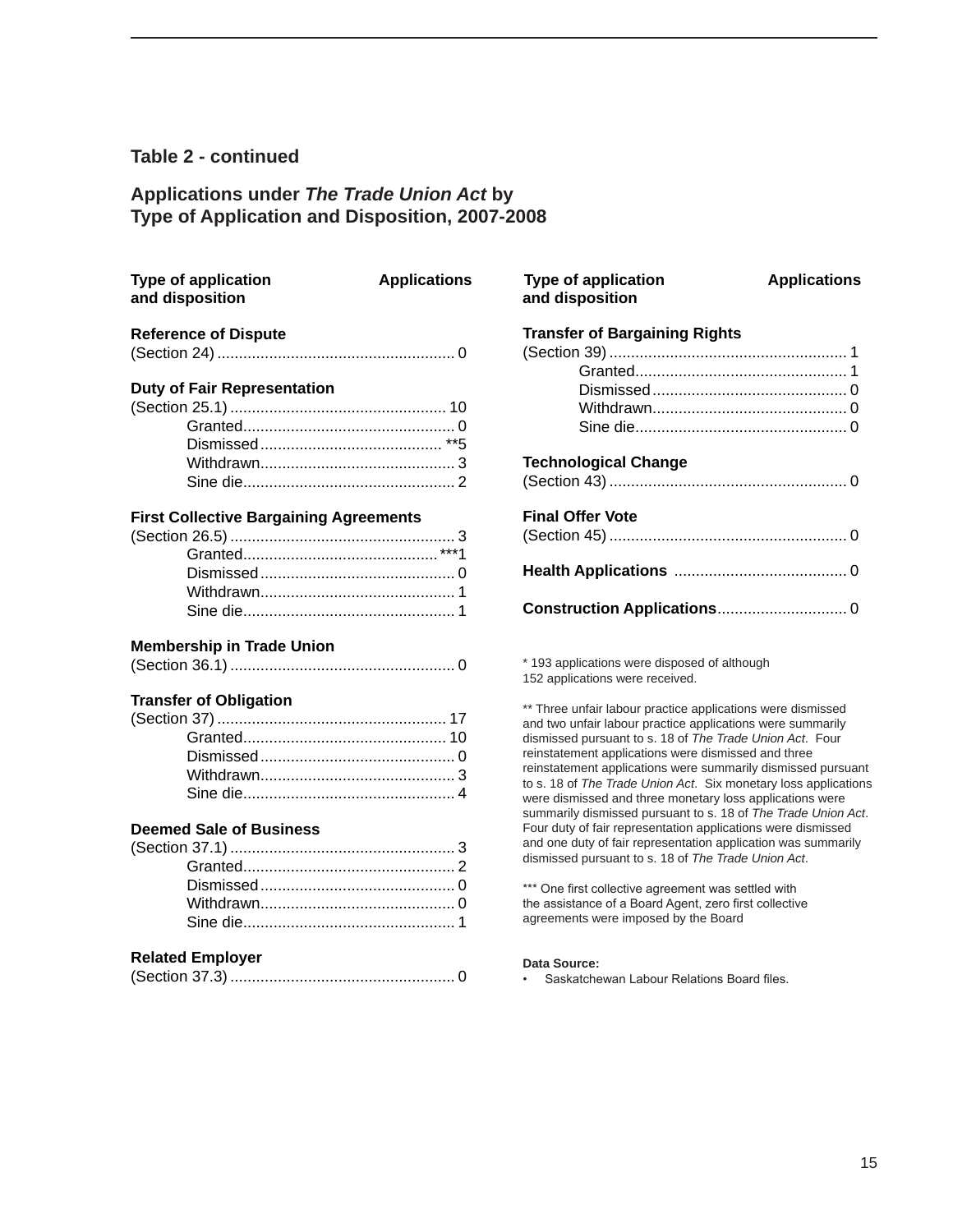### **Applications to the Labour Relations Board under** *The Trade Union Act***, by Disposition, 2003-2004 to 2007-2008**

|                           | 2003-04          | 2004-05  | 2005-06          | 2006-07  | 2007-08     |
|---------------------------|------------------|----------|------------------|----------|-------------|
| <b>Total Applications</b> | $277*$           | $273*$   | 252*             | 207*     | 193*        |
| Granted                   | 123              | 105      | 88               | 87       | 87          |
| Dismissed                 | 28               | 30       | 48               | 26       | 34          |
| Withdrawn                 | 87               | 95       | 69               | 69       | 47          |
| Sine Die                  | 29               | 31       | 39               | 17       | 18          |
| <b>To Conciliation</b>    | $\mathbf 0$      | $\Omega$ | $\boldsymbol{0}$ | 0        | $\mathbf 0$ |
| Joint Amend - Dorsey      | $\boldsymbol{0}$ | $\Omega$ | $\mathbf 0$      | 1        | $\Omega$    |
| Cert. - Dorsey            | 0                | $\Omega$ | $\mathbf 0$      | $\Omega$ | 0           |
| <b>Other Dorsey</b>       | $\overline{2}$   | 1        | 1                | 1        | 0           |
| Interim**                 | 8                | 11       | 7                | 6        | 7           |

Under *The Trade Union Act*, the Board may determine the outcome of any dispute referred to it by either party.

The decision of the Board is final and binding.

\*This figure does not include construction applications. \*\*The Disposition of Interim Applications is shown in Table 2.

#### **Data Source:**

• Saskatchewan Labour Relations Board files.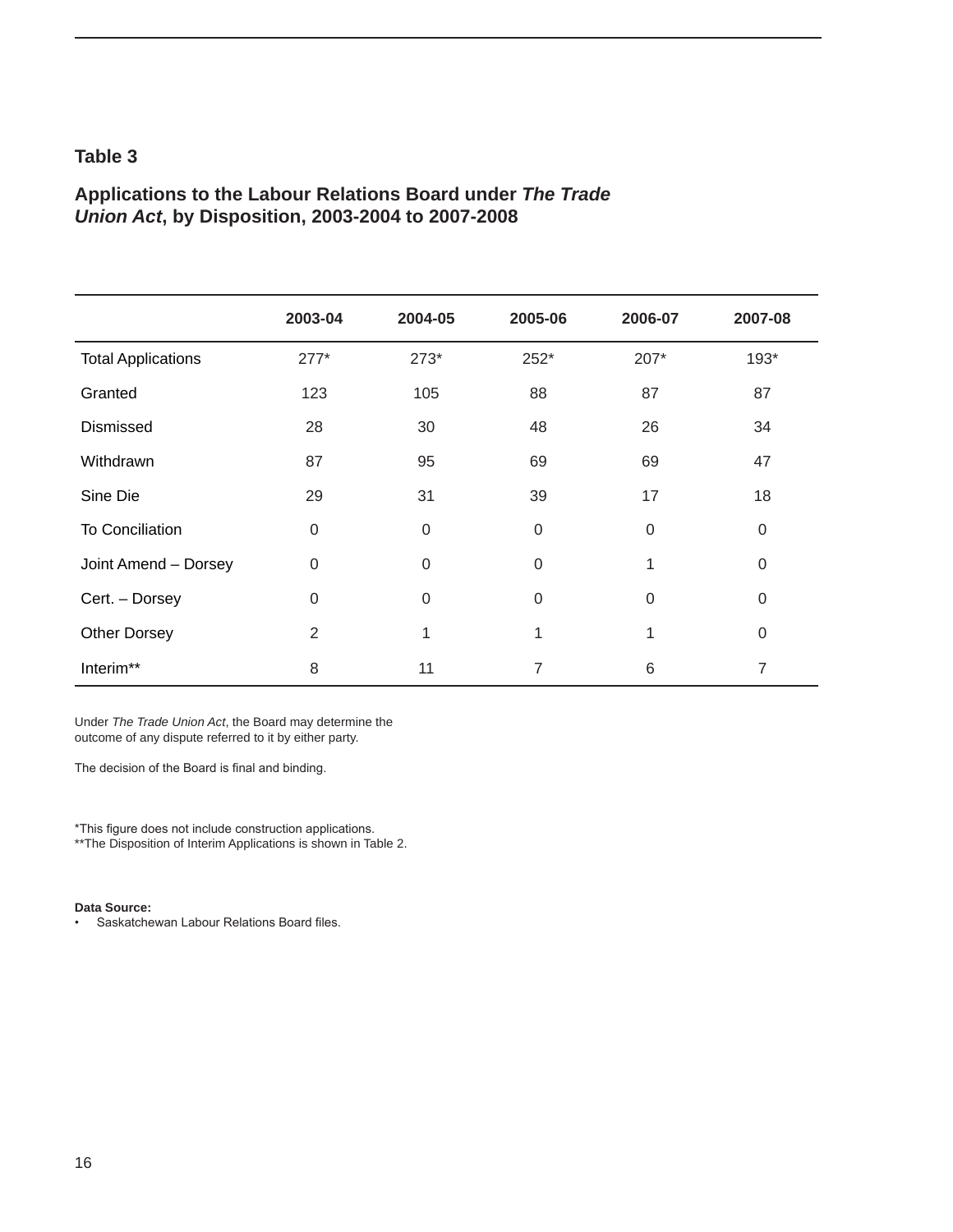### **Applications to the Labour Relations Board under** *The Construction Industry Labour Relations Act, 1992***, by Disposition, 2003-2004 to 2007-2008**

| Year    | <b>Total</b><br><b>Applications</b> | <b>Granted</b>   | <b>Dismissed</b> | Withdrawn | <b>Determined</b> | <b>Sine Die</b> |
|---------|-------------------------------------|------------------|------------------|-----------|-------------------|-----------------|
| 2003-04 | 2                                   | 0                | 0                | 0         | 0                 | 2               |
| 2004-05 | $\mathbf 0$                         | 0                | 0                | 0         | 0                 | 0               |
| 2005-06 | 4                                   | 0                | 0                | 3         | 0                 |                 |
| 2006-07 | 1                                   | $\boldsymbol{0}$ | 0                | 0         | 0                 |                 |
| 2007-08 | $\mathbf 0$                         | 0                | 0                | 0         | 0                 | 0               |

**Data Source:** 

• Saskatchewan Labour Relations Board files.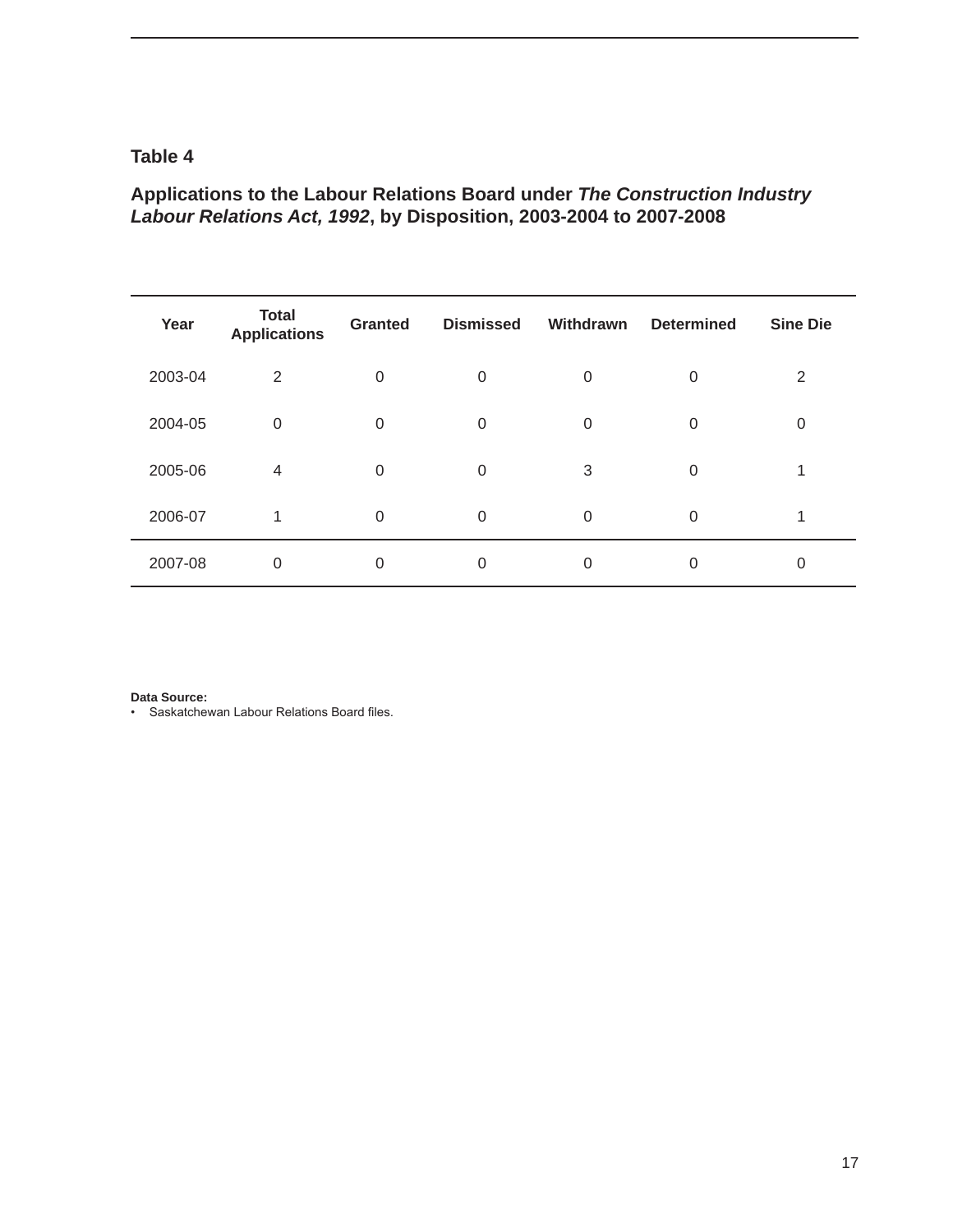### **Applications under** *The Trade Union Act* **by Type of Application, 2003-2004 to 2007-2008**

| <b>Type of Application</b>                                             | 2003-04          | 2004-05          | 2005-06          | 2006-07          | 2007-08          |
|------------------------------------------------------------------------|------------------|------------------|------------------|------------------|------------------|
| <b>Total Applications*</b>                                             | $277**$          | $273**$          | 252**            | 200**            | 193**            |
| <b>Designation of Principal or Contractor</b><br>(Section 2, clause g) | $\mathbf 0$      | $\mathbf 0$      | $\mathbf 0$      | 0                | $\boldsymbol{0}$ |
| <b>Certification</b><br>(Section 5, clauses a, b and c)                | 86               | 69               | 59               | 48               | 53               |
| <b>Unfair Labour Practice</b><br>(Section 5, clause d)                 | 58               | 58               | 71               | 50               | 41               |
| Reinstatement<br>(Section 5, clause f)                                 | 17               | 14               | $\mathsf 9$      | $9\,$            | $\mathsf 9$      |
| <b>Monetary Loss</b><br>(Section 5, clause g)                          | 16               | 18               | 13               | 11               | 12               |
| <b>Company Dominated</b><br>(Section 5, clause h)                      | 0                | $\boldsymbol{0}$ | 0                | 0                | $\boldsymbol{0}$ |
| <b>Provisional Employee Determination</b><br>(Section 5.2)             | $\boldsymbol{0}$ | 1                | 1                | 0                | 1                |
| <b>Interim Applications</b><br>(Section 5.3)                           | 8                | 11               | $\overline{7}$   | 6                | $\overline{7}$   |
| Raid                                                                   | $\overline{2}$   | $\mathbf{1}$     | $\boldsymbol{0}$ | $\boldsymbol{0}$ | $\boldsymbol{0}$ |
| <b>Amendment or Rescission</b><br>(Section 5, clauses i, j and k)      | A18 R12          | A8 R15           | A17 R16          | A16 R16          | A22 R11          |
| <b>Exclusion on Religious Grounds</b><br>(Section 5, clause I)         | $\mathbf{1}$     | 3                | $\overline{4}$   | 3                | $\overline{2}$   |
| <b>Employee Determination</b><br>(Section 5, clause m)                 | $\overline{2}$   | 3                | $\mathbf{1}$     | $\overline{2}$   | $\mathbf 0$      |
| <b>Strike/Ratification Votes</b><br>(Section 11(8))                    | $\overline{0}$   | $\overline{2}$   | 0                | $\mathbf 0$      | $\mathbf 0$      |
| <b>Reconsideration</b><br>(Section 13)                                 | 6                | 1                | 4                | $\overline{2}$   | 1                |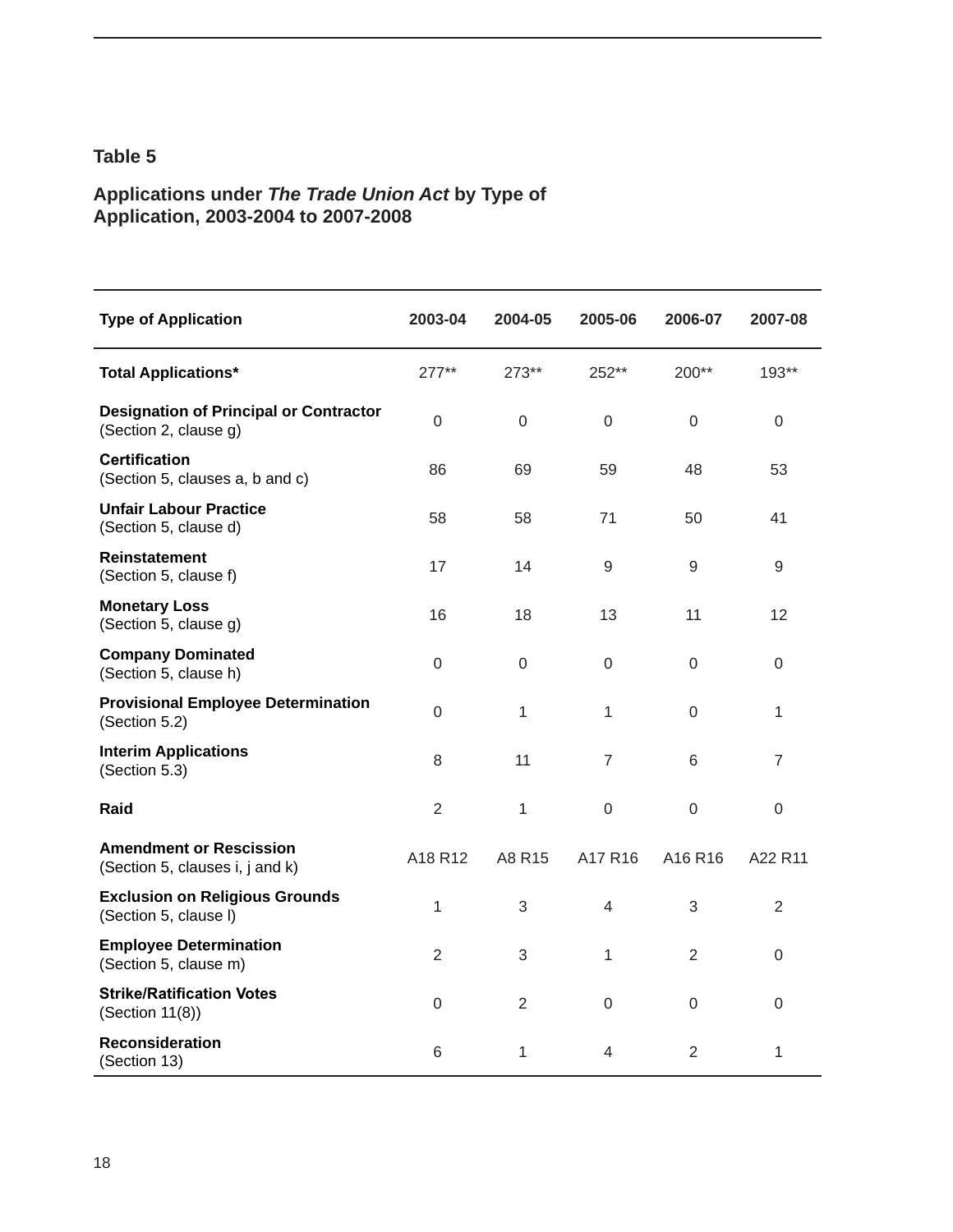### **Table 5 - continued**

### **Applications under** *The Trade Union Act* **by Type of Application, 2003-2004 to 2007-2008**

| <b>Type of Application</b>                                      | 2003-04        | 2004-05        | 2005-06        | 2006-07        | 2007-08 |
|-----------------------------------------------------------------|----------------|----------------|----------------|----------------|---------|
| <b>Reference of Dispute</b><br>(Section 24)                     | $\mathbf 0$    | $\mathbf 0$    | $\overline{2}$ | $\mathbf 0$    | 0       |
| <b>Duty of Fair Representation</b><br>(Section 25.1)            | 33             | 41             | 31             | 24             | 10      |
| <b>First Collective Bargaining Agreements</b><br>(Section 26.5) | $\overline{7}$ | 8              | 8              | 3              | 3       |
| <b>Membership in Trade Union</b><br>(Section 36.1)              | 3              | 3              | 1              | 0              | 0       |
| <b>Transfer of Obligation</b><br>(Section 37)                   | 4              | 8              | $\overline{2}$ | 7              | 16      |
| <b>Deemed Sale of Business</b><br>(Section 37.1)                | $\mathbf 0$    | 0              | $\Omega$       | $\mathbf 0$    | 3       |
| <b>Related Employer</b><br>(Section 37.3)                       | 1              | 1              | $\Omega$       | $\mathbf 0$    | 0       |
| <b>Transfer of Bargaining Rights</b><br>(Section 39)            | 1              | $\overline{7}$ | 0              | 1              | 1       |
| <b>Technological Change</b><br>(Section 43)                     | $\mathbf 0$    | $\mathbf 0$    | $\overline{4}$ | $\mathbf 0$    | 0       |
| <b>Final Offer Vote</b><br>(Section 45)                         | $\mathbf 0$    | 0              | 1              | $\mathbf 0$    | 0       |
| <b>Health Applications</b>                                      | $\overline{2}$ | 1              | 1              | $\overline{2}$ | 0       |

\*These figures represent the number of applications disposed of during the reporting period, not the number received.

\*\*This figure does not include construction applications.

#### **Data Source:**

• Saskatchewan Labour Relations Board files.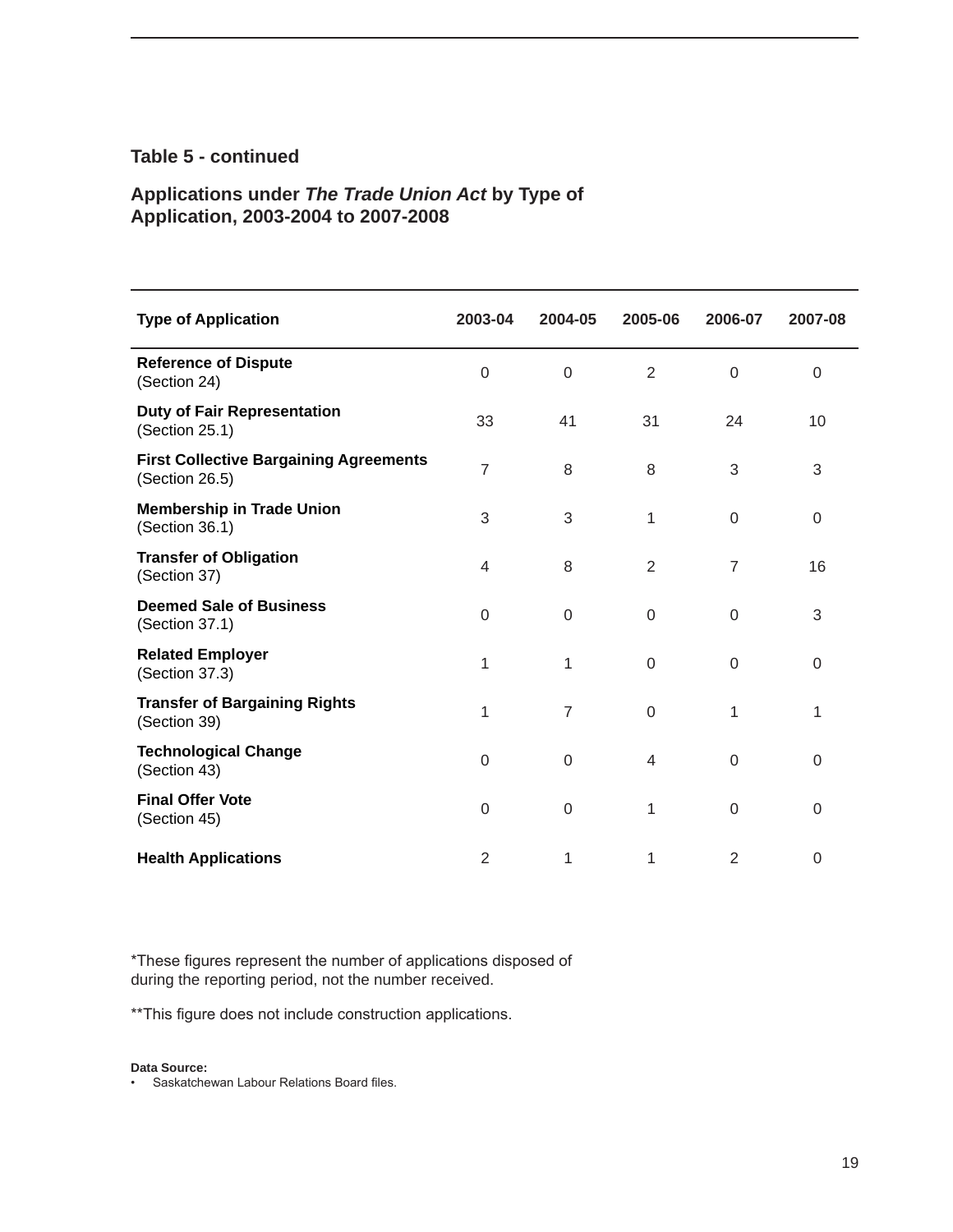### **Applications under** *The Construction Industry Labour Relations Act, 1992***, by Type of Application, 2003-2004 to 2007-2008**

| <b>Type of Application</b> | 2003-04        | 2004-05  | 2005-06      | 2006-07  | 2007-08 |
|----------------------------|----------------|----------|--------------|----------|---------|
| <b>Total Applications</b>  | $\overline{2}$ | $\Omega$ | 4            |          | ∩       |
| Section 5                  | $\Omega$       | 0        |              | 0        | n       |
| Section 10.2               | $\Omega$       | 0        | U            | 0        |         |
| Section 11                 | $\Omega$       | 0        | U            | $\Omega$ |         |
| Section 16                 | $\Omega$       | 0        | <sup>0</sup> | U        |         |
| Section 18                 | 2              | 0        |              |          | ∩       |
| Section 25                 | $\Omega$       | $\Omega$ | 2            | O        | ∩       |
| Section 29                 | $\Omega$       | 0        | U            |          |         |
| Section 30                 | $\Omega$       | 0        | $\Omega$     | $\Omega$ | U       |
| Section 37                 |                | 0        |              |          |         |

#### **Data Source:**

• Saskatchewan Labour Relations Board files.